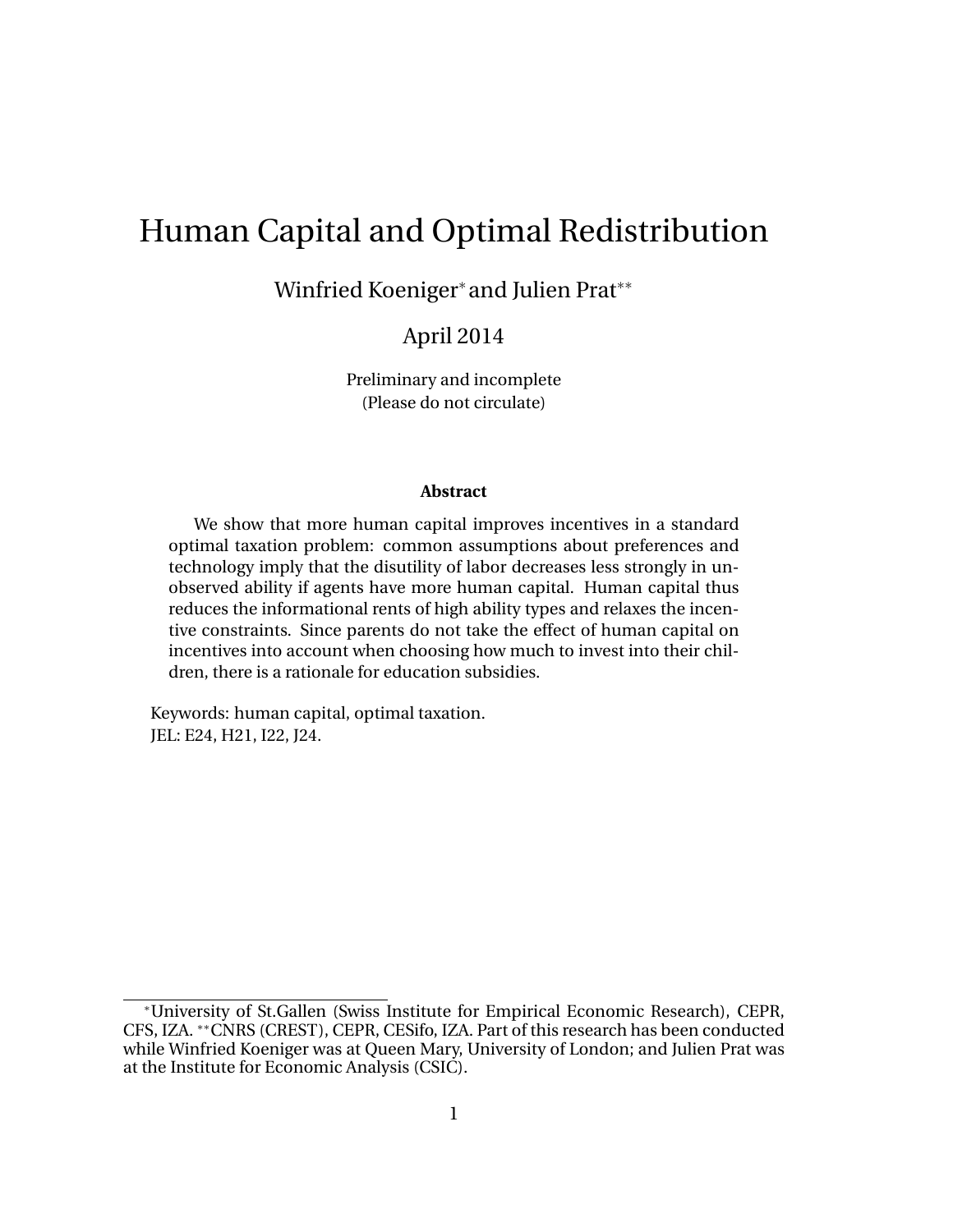## **1 Introduction**

The question whether and how much to redistribute between agents with different income and wealth is of paramount importance for most societies. The seminal contribution by Mirrlees (1971) delivered a rigorous framework to answer this normative question, based on the essential trade-off between equality and incentives. In that framework, income is observable but not the ability type of individuals, so that redistribution is constrained by incentive compatibility which ensures that agents truthfully reveal their type.

We build on Mirrlees (1971) and the subsequent literature on optimal taxation by analyzing the problem of optimal redistribution in a model with human capital. Our analysis is motivated by empirical observations for OECD countries in Figure 1 which show how redistribution, measured by a representative marginal tax rate on labor income and bequests, correlates with human capital, measured by the percentage of the population with tertiary education.<sup>1</sup> While the data measures are imperfect and the correlations are not easily interpreted, the data variation in Figure 1 raises the question whether and how human capital affects the optimal amount of redistribution.

We tackle the question with a model of family dynasties in which each generation is altruistic. The working-age generation decides how much to consume, to bequeath in terms of bonds and to invest into human capital of their offspring. Bequests and human capital are observable but the ability type of each generation is not.<sup>2</sup>

We characterize the wedges between the laissez faire and the social optimum for labor supply, bequests in bonds and human capital investment. While the wedges for labor supply and bequests correspond to previous findings in the literature (Farhi and Werning, 2013, Kocherlakota, 2010, and references therein), the wedge for human capital provides novel insights to the best of our knowledge. We find that human capital relaxes the incentive constraints: for standard assumptions about preferences and technology, the disutility of labor decreases less strongly in unobserved ability if agents have more human capital. Human capital thus reduces the informational rents of high-ability agents. Since this effect is not internalized in the laissez faire, there is a rationale for education subsidies.

These findings differ from Findeisen and Sachs (2012) who find an opposite incentive effect of human capital. The reason is a different assumption about

<sup>&</sup>lt;sup>1</sup>The positive correlation between the inheritance tax and tertiary education only holds for countries that charge a strictly positive inheritance tax. The correlation is similar if we consider the marginal inheritance tax rate for bequests of 100,000 EURO, although fewer countries have a positive tax rate for such an amount. Details on the data sources are provided in appendix A.1.

<sup>&</sup>lt;sup>2</sup>See Kapicka (2006) for an analysis with unobservable human capital.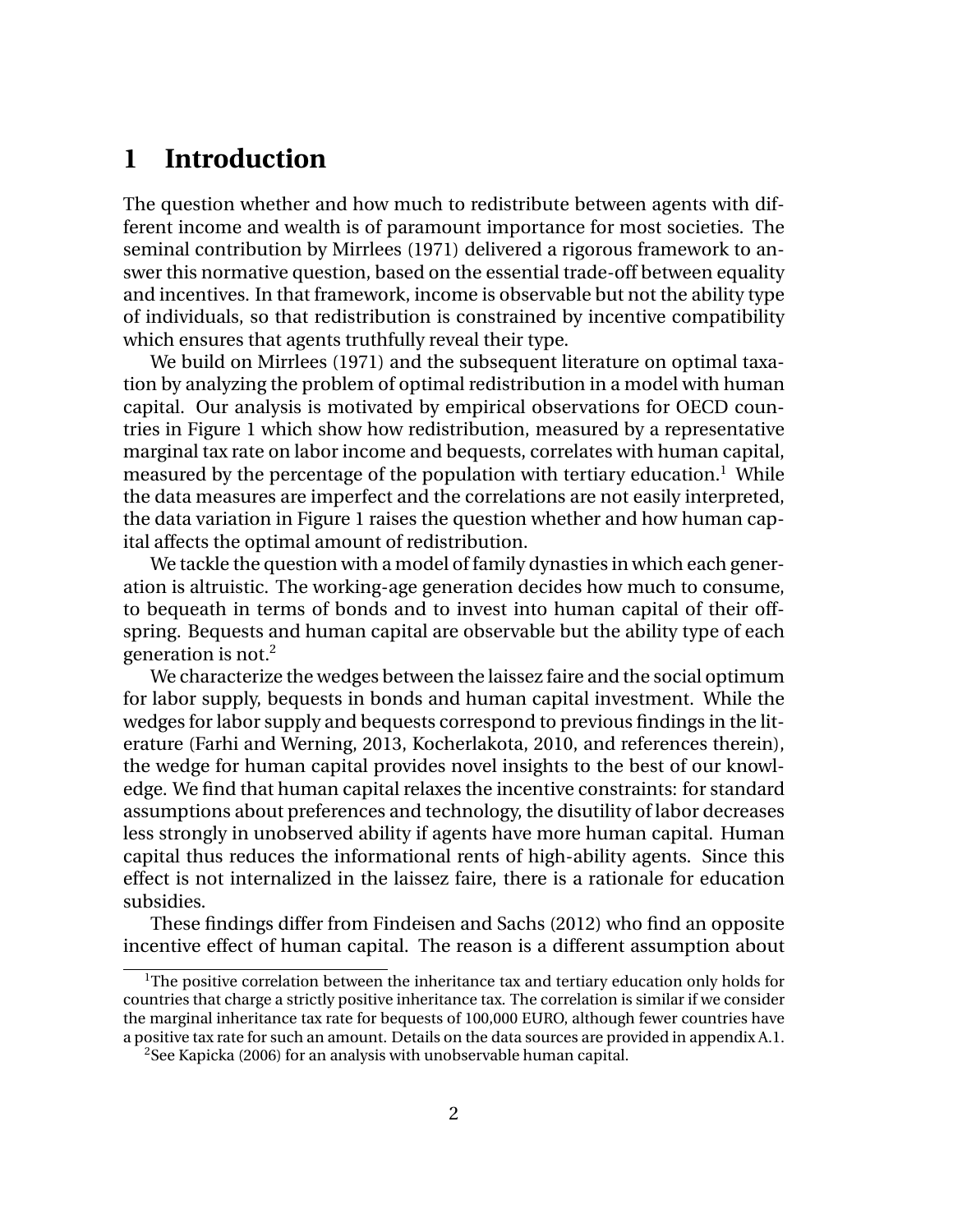

Figure 1: Taxes and human capital in OECD countries in the 2000s. Sources: OECD, CESifo, own compilation. Notes: Tertiary education is measured in % of the population; the tax on labor income is the marginal tax for a worker who earns 133% of the average production wage, following Bovenberg and Jacobs (2005); the marginal inheritance tax is the marginal tax for spouses and children with an inheritance of 250,000 Euro. Details on the data sources are contained in appendix A.1.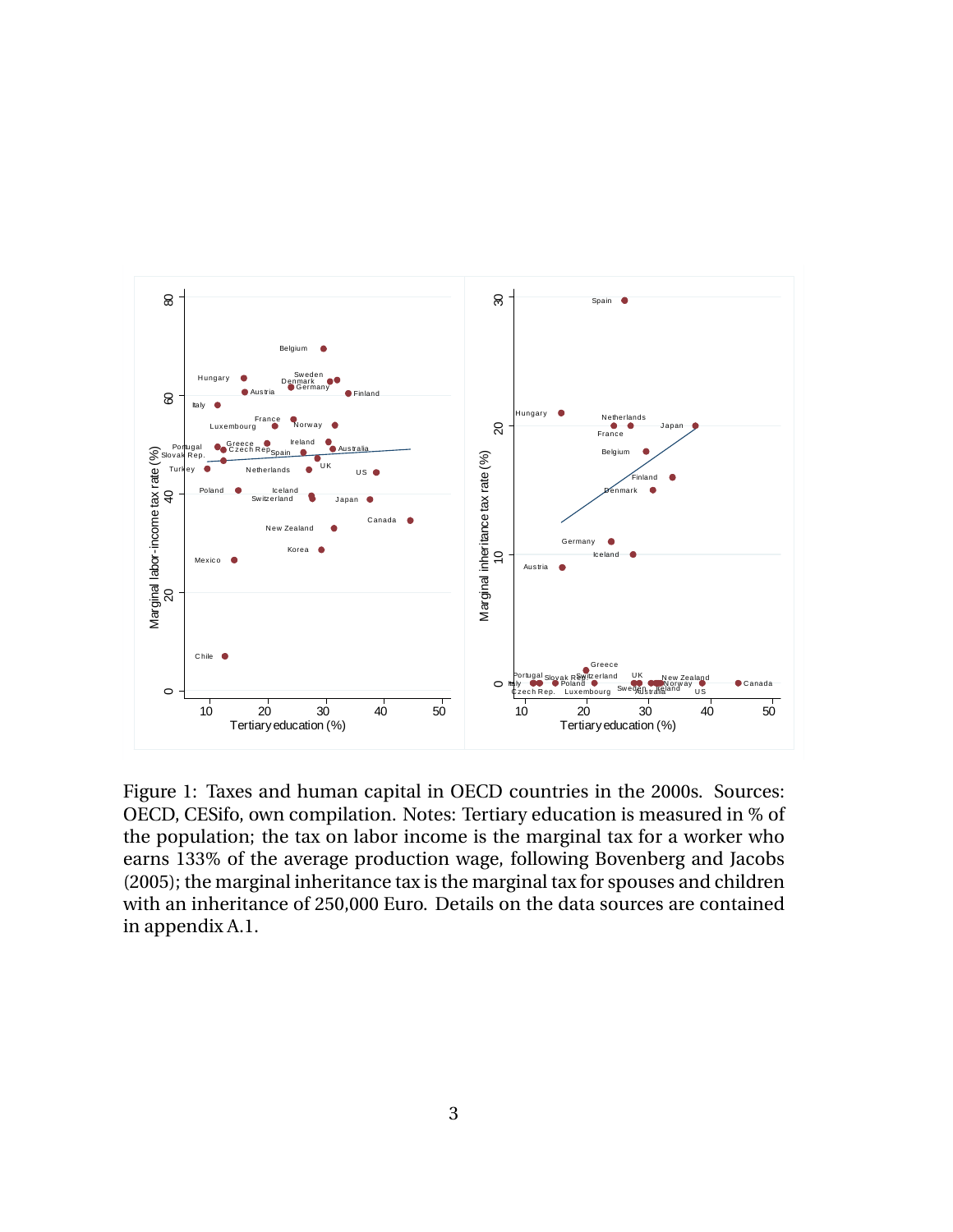how human capital affects productivity. In Findeisen and Sachs (2012), more human capital and higher innate ability both favorably shift the distribution function of labor market productivity but do not enter deterministically as inputs in the production technology. Thus, changes in human capital do not matter with certainty for the amount of labor supply needed to produce a given unit of output. Since Findeisen and Sachs (2012) assume that more human capital reinforces the effect of innate ability on the distribution function of productivity, human capital increases the informational rents of high-ability types. Thus, the incentive compatibility constraint tightens so that it is optimal to tax human capital investment ceteris paribus.

In our model, we assume a standard production technology in which labor productivity depends on human capital and innate ability with an aggregator function that exhibits a constant elasticity of substitution. This technology implies that the disutility of labor effort to produce a given output decreases *less* in innate ability if human capital is higher, for plausible degrees of complementarity between innate ability and human capital. Then, more human capital reduces the effort cost for all agents to produce a given output, and this effect is stronger for agents with low innate ability. It follows that more human capital alleviates the incentive problem so that the planner has a motive to subsidize education.

We find that the incentive effect of human capital is positive if the elasticity of substitution between human capital and innate ability is larger than  $1/4$ . Human capital thus has a positive incentive effect for the frequently used Cobb-Douglas production function. This finding differs from Stantcheva (2014) who argues that human capital only has a positive incentive effect if the elasticity of substitution between human capital and innate ability is larger than unity. The reason is that we also consider the effect of human capital accumulation on incentives through its effect on labor supply.

The rest of the paper is structured as follows. In Section 2 we describe the model set-up before we solve the planner's problem in Section 3. In Section 4 we derive the optimality conditions in the laissez faire and then characterize the wedges between the laissez faire and the social optimum in Section 5. We conclude in Section 6.

## **2 Model setup**

We take family dynasties as our units of analysis. Each family is composed of parents and children in each generation. The family chooses the labor supply of the parents, bequests and education for the children. Preferences link generations in a time separable fashion. Per period utility is increasing in the family's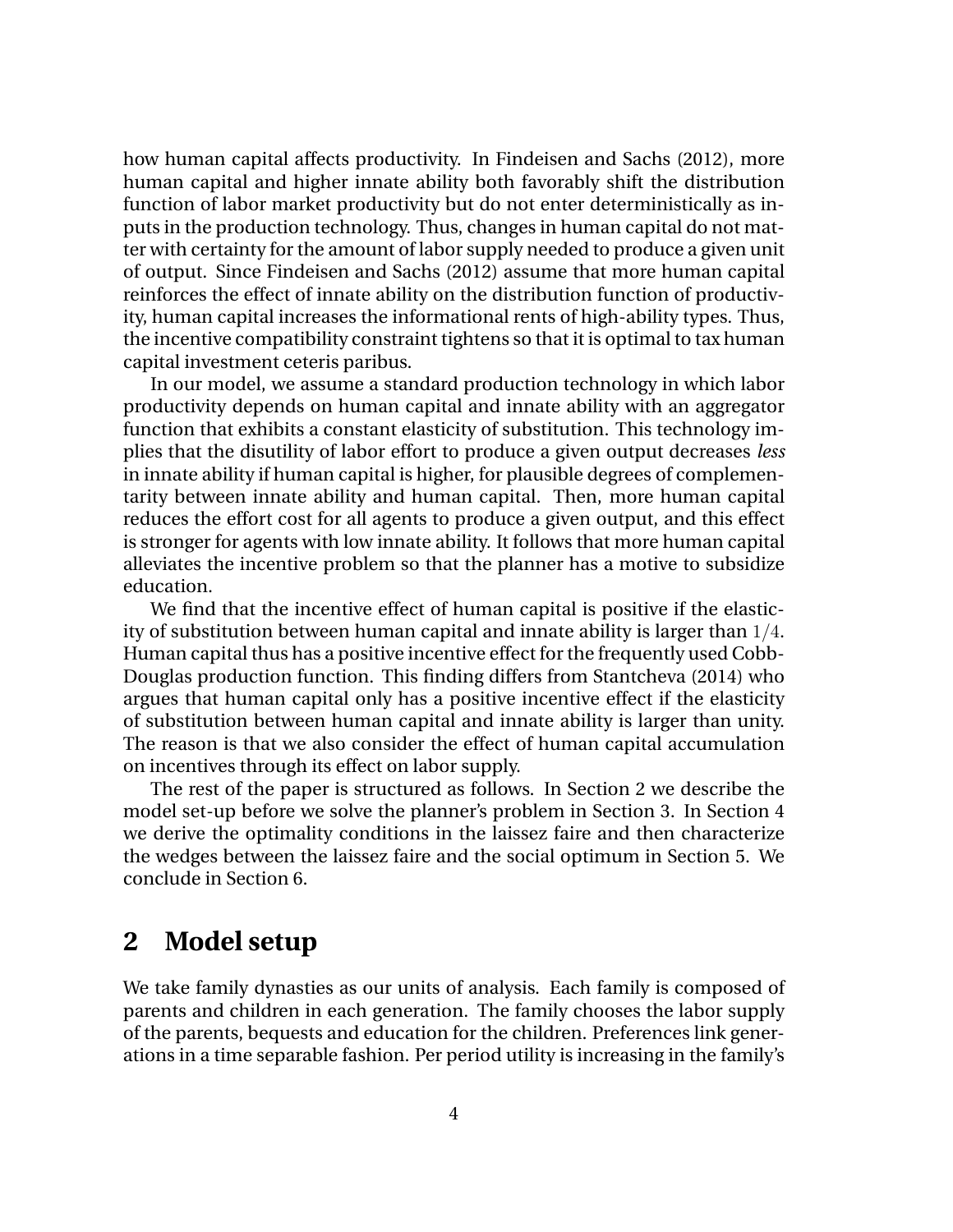consumption c and decreasing in labor effort l so that expected lifetime utility  $U$  reads

$$
\mathcal{U} \equiv \mathbb{E} \sum_{t=0}^{T} \beta^t \mathbf{U}(c_t, l_t) ,
$$

where  $\mathbb E$  is the expectation operator and  $\beta$  is the discount factor measuring the strength of the altruism towards future generations. The period utility U  $(c_t, l_t)$ is increasing in consumption  $c_t$  and decreasing in labor effort  $l_t.$ 

As in the seminal paper of Mirrlees (1971), agents have heterogenous ability types  $\theta \in [\theta; \theta]$  which are not observed by the planner. We assume that the planner has information about bequests  $b_t$  and human capital  $h_t.$  Output  $y_t$  of each family is produced using technology

$$
y_t = Y(h_t, l_t, \theta_t),
$$

where we assume that  $Y(\cdot)$  is increasing in its arguments and concave. Although output  $y_t$  and human capital  $h_t$  are observable, this does not reveal labor effort  $l_t$  since  $\theta_t$  is stochastic and not observed.

Human capital of a family in the next period  $h_{t+1}$  depends on the expenditure flow for education  $e_t$  and family background  $h_t$  (the stock of human capital of parents). In the spirit of Ben-Porath (1967), the human capital production function is  $h_{t+1}(e_t, h_t)$  where this function is increasing in its arguments and concave.

The timing in the model is as follows. In any given period  $t$ , the family learns the parents' type  $\theta_t$  and chooses to spend  $e_t$  on the children's human capital  $h_{t+1}$ , to supply parents' labor  $l_t$ , to consume  $c_t$  and thus bequeath  $b_{t+1}$ . We assume that types are drawn from the distribution  $F(\theta_{t+1})$  so that the type is i.i.d. across generations. This assumption simplifies the analytic results without changing the main insight that human capital relaxes incentive compatibility constraints.

## **3 The planner's problem**

According to the revelation principle, we can solve the planner's problem by focusing on a direct mechanism so that families truthfully report the type in each generation. Let  $\theta^t \equiv {\theta_0, \theta_1, ..., \theta_t}$  denote the history of types within a given family. The optimal allocation is history dependent and summarized by  $\{c, h, y\} \equiv \{c(\theta^t), h(\theta^t), y(\theta^t)\}\$ . Denoting with  $r^t \equiv \{r_0, r_1, ..., r_t\}$  the history of reported types as of date t,  $r^t$  equals  $\theta^t$  if families find it optimal to report truthfully.

The planner discounts the future with the factor  $q$ . We assume a small open economy so that there is no feedback between choices of families due to equilibrium price effects. Hence, the planner's problem can be analyzed separately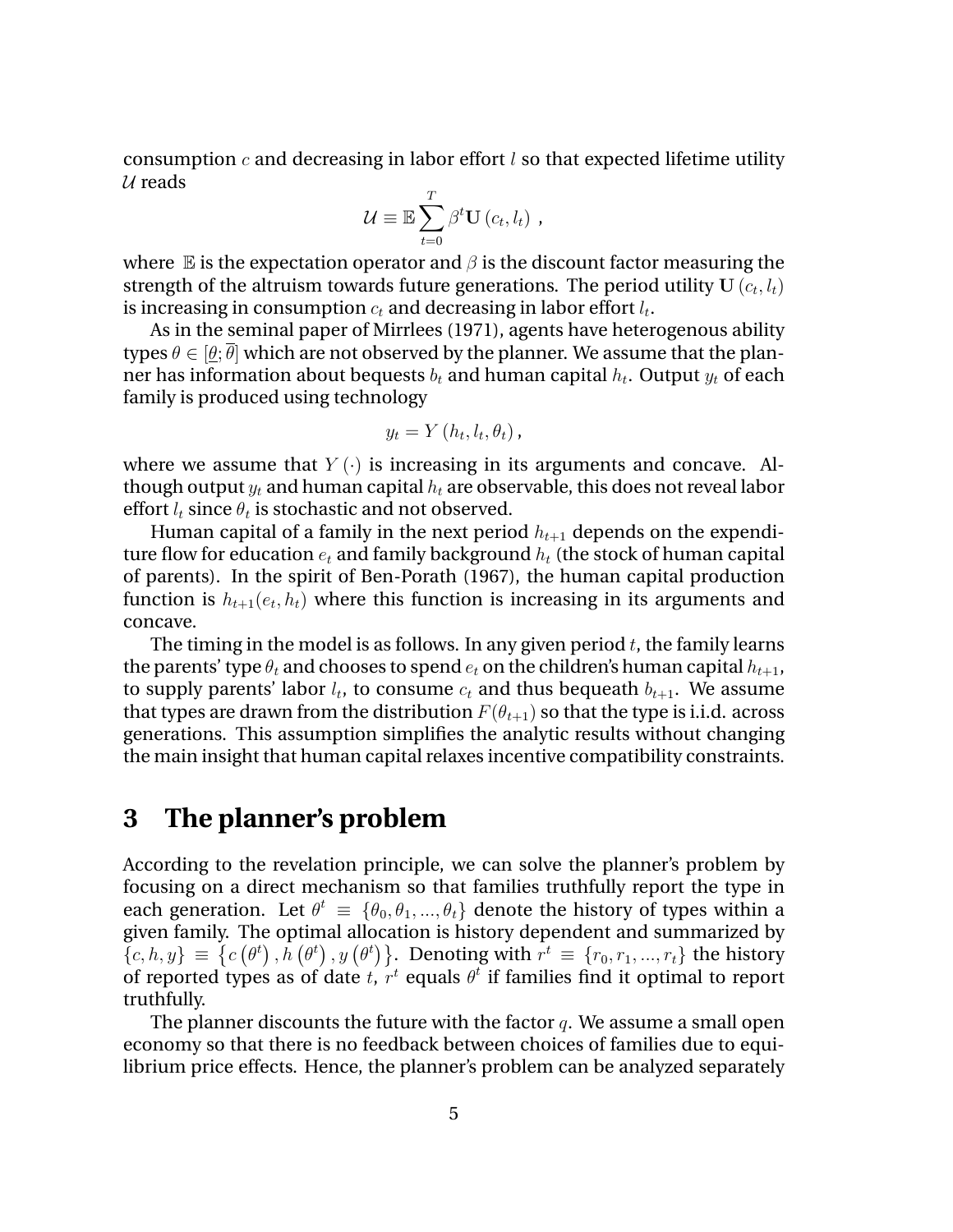for each family. Furthermore, we assume that planner gives each generation the same weight as the family (see Kocherlakota, 2010, ch. 5 for an analysis that allows for different weights of the planner).

Cost minimization for each family along the equilibrium path requires

$$
\min_{\{c,e,y\}} \mathbb{E} \sum_{t=0}^{T} q^t \int_{\Theta} \left( c\left(\theta^t\right) + e\left(\theta^t\right) - y\left(\theta^t\right) \right) dF\left(\theta^t\right) ,
$$

subject to the incentive compatibility constraint

$$
\mathcal{U}\left(\left\{c\left(\theta^{t}\right),h\left(\theta^{t}\right),y\left(\theta^{t}\right)\right\}\right)\geq\mathcal{U}\left(\left\{c\left(r^{t}\right),h\left(r^{t}\right),y\left(r^{t}\right)\right\}\right)
$$

for all types and reports that are feasible, and subject to the promise keeping constraint

$$
\mathcal{U}\left(\left\{c\left(\theta^{t}\right),h\left(\theta^{t}\right),y\left(\theta^{t}\right)\right\}\right)\geq\omega_{0}.
$$

Note that for a given reported type  $\theta$ , the choice of h and y implies labor effort l and  $\mathcal{U}\left(\left\{c\left(\theta^t\right), h\left(\theta^t\right), y\left(\theta^t\right)\right\}\right)$  denotes the expected lifetime utility evaluated at the equilibrium path on which families truthfully reveal their type.

We write the planner's problem in recursive form. Since the problem is stationary we use a prime "'" to denote the next period. As is standard in the literature (for example, Farhi and Werning, 2013), the recursive formulation requires the use of promised utility  $V$  as a state variable. The recursive problem of the planner is:

$$
\Gamma(V,h) = \min_{\{c(\theta), y(\theta), h'(\theta), V'(\theta)\}} \left\{ \int_{\Theta} \left[ c(\theta) + g(h'(\theta), h) - y(\theta) + q\Gamma(V'(\theta), h'(\theta)) \right] dF(\theta) \right\}
$$
  
s.t.  $\omega(\theta) = U(c(\theta), y(\theta), \theta, h) + \beta V'(\theta)$ , (1)

$$
V = \int_{\Theta} \omega(\theta) dF(\theta), \qquad (2)
$$

$$
\frac{\partial \omega(\theta)}{\partial \theta} = \frac{\partial U(c, y, \theta, h)}{\partial \theta}.
$$
\n(3)

where (i) we have used the production function  $Y(h, l, \theta)$  to substitute labor effort l in the utility function with a term that depends on  $y$ ,  $\theta$  and  $h$ , so that  $U(c, y, \theta, h) = U(c, l)$ ; and (ii) we have inverted the human capital accumulation function  $h'(e,h)$  to substitute  $e(\theta)$  with  $g(h'(\theta),h)$ . The first and third constraint are the promise-keeping constraint and incentive-compatibility constraint, respectively. As is common in the literature, the simplified incentive-compatibility constraint obtains if first-order conditions are necessary and sufficient: in the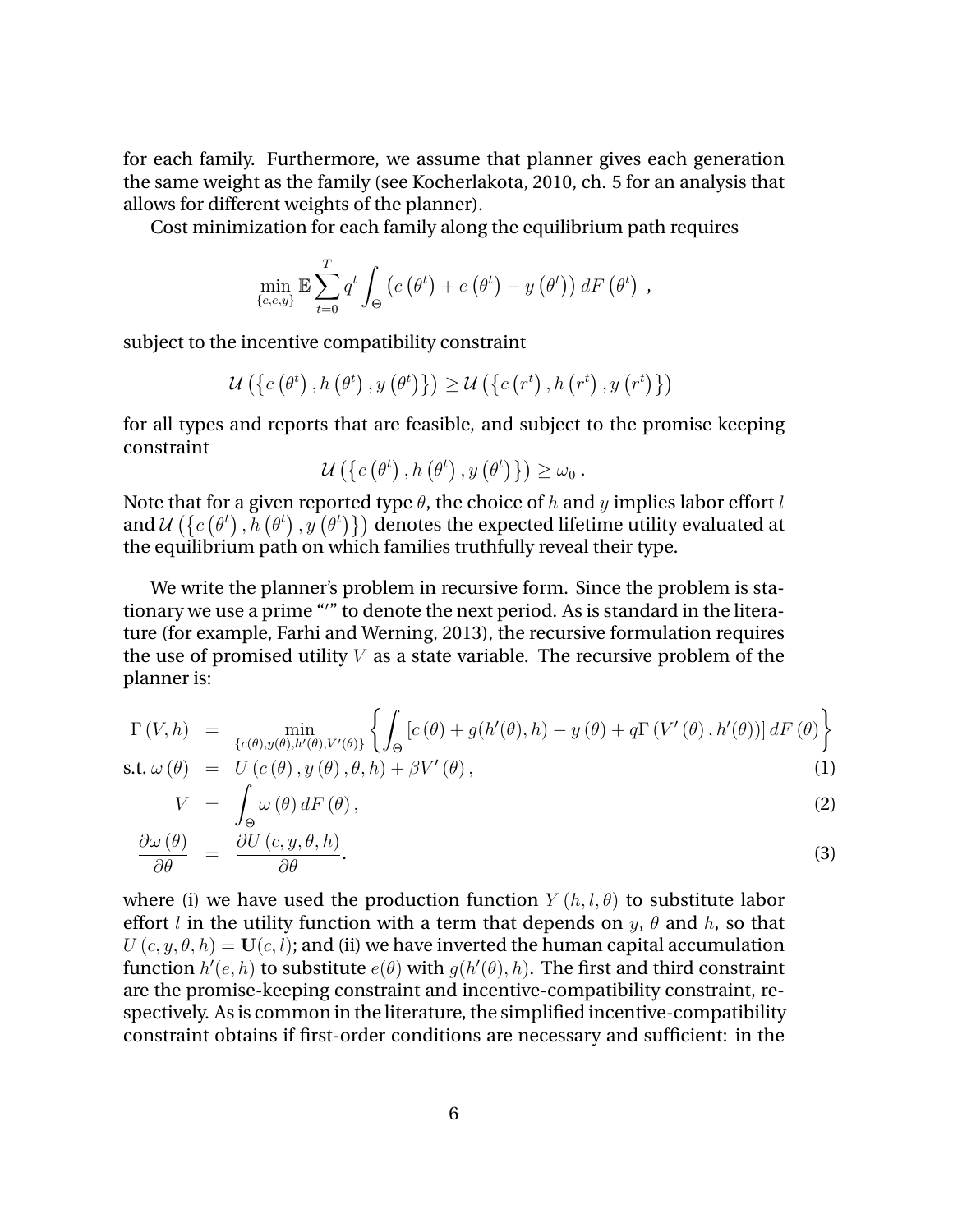derivation of the incentive compatibility constraint we use that optimal truthful reporting of families requires

$$
\left(\frac{\partial U(c(r), y(r), \theta, h)}{\partial c(r)} \frac{\partial c(r)}{\partial r}\right)|_{r=\theta} + \left(\frac{\partial U(c(r), y(r), \theta, h)}{\partial y(r)} \frac{\partial y(r)}{\partial r}\right)|_{r=\theta} + \beta \frac{\partial V'(r)}{\partial r}|_{r=\theta} = 0.
$$

Since general conditions for the validity of the so-called first-order approach do not exist, its validity has to be verified ex post, by checking whether it is indeed not optimal for families not to deviate from the optimum characterized with the first-order conditions.

The Hamiltonian associated with the planner's minimization problem is

$$
\mathcal{H} = [c(\omega(\theta) - \beta V'(\theta), y(\theta), \theta, h) + g(h'(\theta), h) - y(\theta) + q\Gamma(V'(\theta), h'(\theta))] f(\theta) \n+ \lambda [V - \omega(\theta) f(\theta)] \n+ \mu(\theta) [\partial U (c(\omega(\theta) - \beta V'(\theta), y(\theta), \theta, h), y(\theta), \theta, h) / \partial \theta],
$$

where we have substituted consumption using the promise-keeping constraint. The costate variable satisfies

$$
\frac{\partial \mu(\theta)}{\partial \theta} = -\left[ \frac{\partial c(\theta)}{\partial \omega(\theta)} - \lambda + \frac{\mu(\theta)}{f(\theta)} \frac{\partial^2 U(\cdot)}{\partial \theta \partial c(\theta)} \frac{\partial c(\theta)}{\partial \omega(\theta)} \right] f(\theta), \tag{4}
$$

with the usual boundary conditions  $\lim_{\theta \to \theta} \mu(\theta) = 0$  and  $\lim_{\theta \to \overline{\theta}} \mu(\theta) = 0$ . The first-order conditions read

$$
\frac{\partial \mathcal{H}(\cdot)}{\partial V'(\theta)} = \left[ \frac{\partial c(\theta)}{\partial V'(\theta)} + q \frac{\partial \Gamma(V'(\theta), h'(\theta))}{\partial V'(\theta)} \right] f(\theta) + \mu(\theta) \frac{\partial^2 U(\cdot)}{\partial \theta \partial c(\theta)} \frac{\partial c(\theta)}{\partial V'(\theta)} = 0,5
$$
\n
$$
\frac{\partial \mathcal{H}(\cdot)}{\partial h'(\theta)} = \left[ \frac{\partial g(h'(\theta), h)}{\partial h'(\theta)} + q \frac{\partial \Gamma(V'(\theta), h'(\theta))}{\partial h'(\theta)} \right] f(\theta) = 0,
$$
\n(6)

$$
\frac{\partial \mathcal{H}(\cdot)}{\partial y(\theta)} = \left[ \frac{\partial c(\theta)}{\partial y(\theta)} - 1 \right] f(\theta) + \mu(\theta) \left[ \frac{\partial^2 U(\cdot)}{\partial \theta \partial c(\theta)} \frac{\partial c(\theta)}{\partial y(\theta)} + \frac{\partial^2 U(\cdot)}{\partial \theta \partial l(\theta)} \frac{\partial l(\theta)}{\partial y(\theta)} \right] = 0. (7)
$$

Note that the human capital of the next generation  $h'(\theta)$  in equation (6) affects the incentive-compatibility constraint since it changes the disutility of labor in the future.<sup>3</sup> This becomes explicit in the proof of Proposition 1 in the

<sup>&</sup>lt;sup>3</sup>Our assumption is that human capital investment affects productivity in the next period (for the next generation) and not in the current period as in Stantcheva (2014). This different assumption seems sensible since Stantcheva analyzes human capital investment of individuals over the life cycle while we focus on human capital investment of parents into their children. While the timing assumption matters for the quantitative analysis, it does not matter for the qualitative insights generated by our analysis.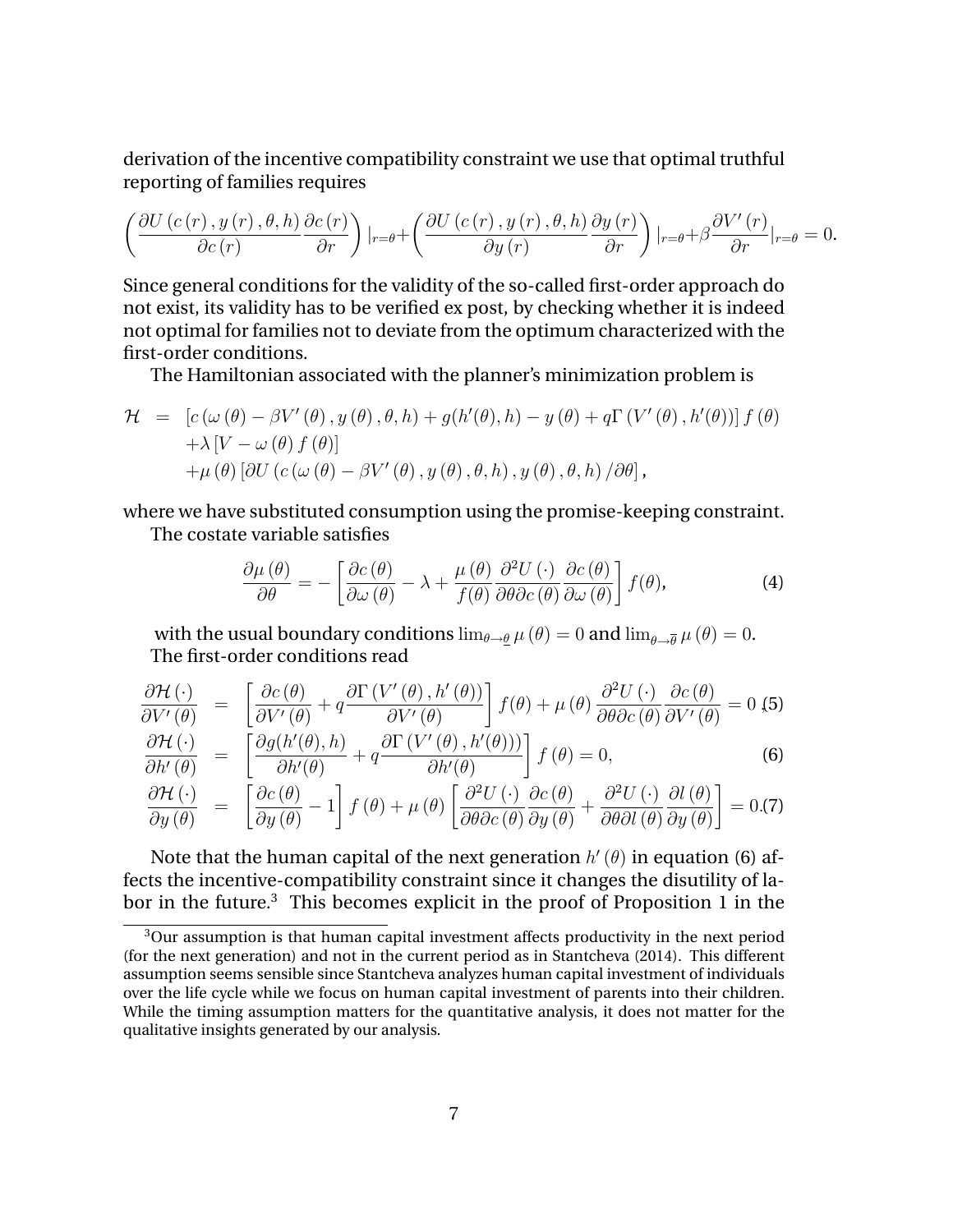appendix when inspecting the envelope condition  $\partial \Gamma(V, h)/\partial h$ , which enters in  $(6)$  with a one period lead.<sup>4</sup>

In order to simplify the solution, we make the common assumption that the utility function is separable in consumption and effort:

[**A1**] : **U** (*c*, *l*) = 
$$
u(c) - \varphi(l)
$$
,  
\n*u* (*c*) is increasing in *c* and strictly concave,  
\n $\varphi(l)$  is increasing in *l* and strictly convex.

For the following proposition, we again use the production function  $y = Y(h, l, \theta)$ to substitute out labor so that we replace the function for the disutility of labor  $\varphi$  (*l*) with a function  $v$  ( $y$ ,  $\theta$ ,  $h$ ) that depends on output, ability and human capital.

**Proposition 1** *If [A1] holds, the first-order conditions of the planner problem are*

$$
\frac{\partial \mathcal{H}\left(\cdot\right)}{\partial V'\left(\theta\right)} = \left[-\frac{\beta}{\frac{\partial u(c(\theta))}{\partial c(\theta)}} + q\lambda'(\theta)\right]f(\theta) = 0,\tag{8}
$$

$$
\frac{\partial \mathcal{H}(\cdot)}{\partial h'(\theta)} = \frac{\partial g(h'(\theta), h)}{\partial h'(\theta)} + q \int_{\Theta} \left( \frac{\frac{\partial v(y'(\theta'), \theta', h'(\theta))}{\partial h'(\theta)}}{\frac{\partial u(c'(\theta'))}{\partial c'(\theta')}} + \frac{\partial g(h''(\theta'), h'(\theta))}{\partial h'(\theta)} \right) dF(\theta')
$$
 (9)

$$
- q \int_{\Theta} \mu'(\theta') \frac{\partial^2 v(y'(\theta'), \theta', h'(\theta))}{\partial \theta' \partial h'(\theta)} d\theta' = 0,
$$
  

$$
\frac{\partial \mathcal{H}(\cdot)}{\partial y(\theta)} = \left[ \frac{\frac{\partial v(y(\theta), \theta, h)}{\partial y(\theta)}}{\frac{\partial u(c(\theta))}{\partial c(\theta)}} - 1 \right] f(\theta) - \frac{\partial^2 v(y(\theta), \theta, h)}{\partial \theta \partial y(\theta)} \mu(\theta) = 0,
$$
 (10)

*with*

$$
\mu(\theta) = \int_{\underline{\theta}}^{\theta} \left[ -\frac{1}{\partial u \left( c \left( x \right) \right) / \partial c(x)} + \lambda \right] dF(x). \tag{11}
$$

### The proof for this proposition and all other results are contained in appendix A.2.

<sup>&</sup>lt;sup>4</sup>Human capital accumulation would also affect incentive compatibility if it crowded out production of goods through the use of production factors which are rival and in finite supply. Time use for human capital investments into children is an obvious example. We abstract from this since the time effort exerted for human capital accumulation is plausibly as unobservable as is the time effort for production. With two hidden actions, however, we would need to consider joint deviations that make the analysis much less tractable so that we abstract from them for the analysis in this paper.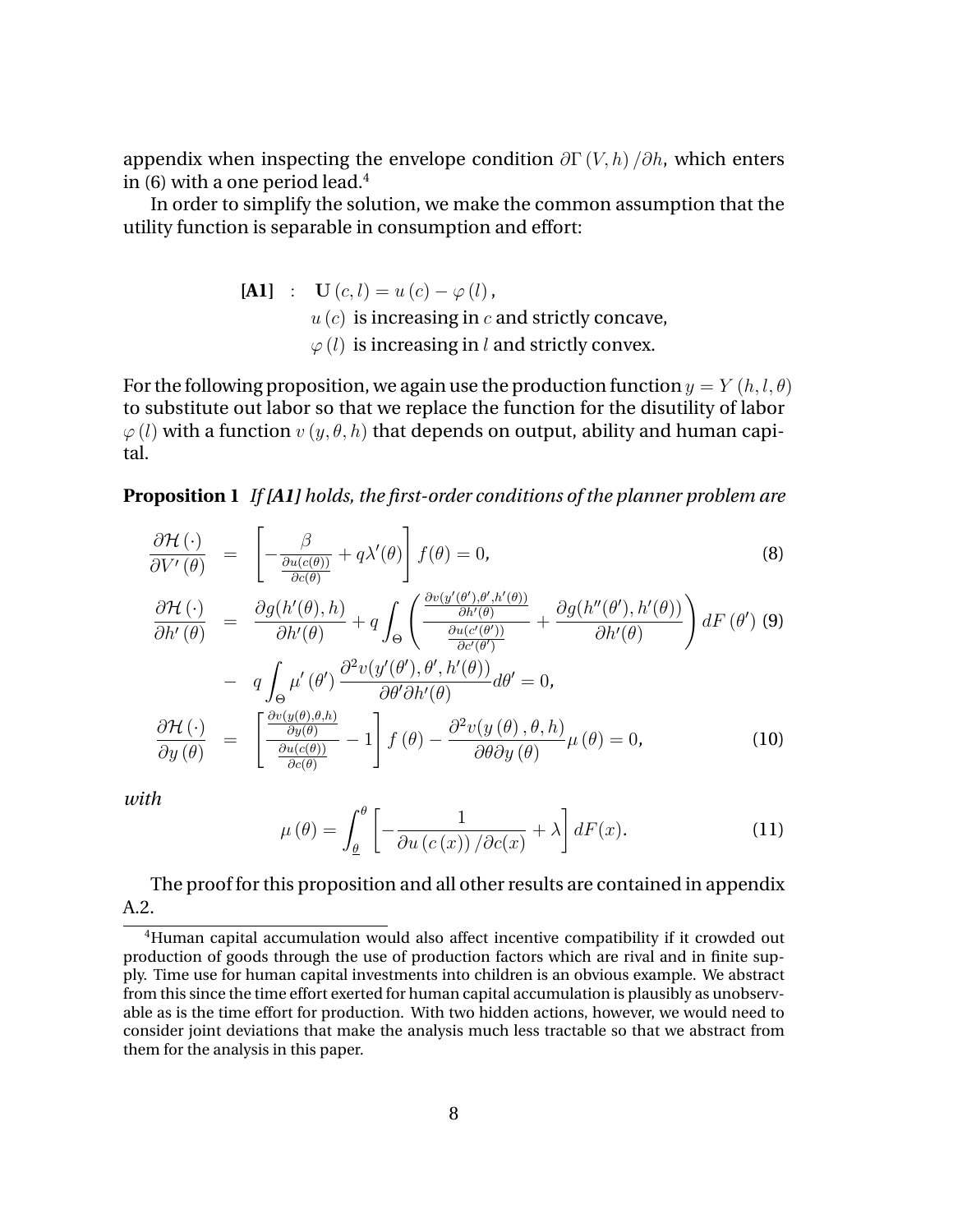In order to interpret the first-order conditions for the social optimum, we specify the disutility of labor and the production function of output and human capital as

[**A1**]: 
$$
\varphi(l) = \zeta l^{\alpha}
$$
, with  $\zeta > 0$  and  $\alpha > 1$ ,  
\n[**A2**]:  $Y(h, l, \theta) = A(\theta, h) l$ , with  $A(\theta, h) = [\xi \theta^{\chi} + (1 - \xi) h^{\chi}]^{1/\chi}$ ,  
\n $\chi \in (-\infty, 1]$  and  $\xi \in (0, 1)$ ,  
\n[**A3**]:  $h'(e, h) = [\phi e^{\rho} + (1 - \phi) h^{\rho}]^{1/\rho}$  with  $\rho \in (-\infty, 1]$  and  $\phi \in (0, 1)$ ,

to show:

**Remark 1** *Under assumptions [A1'], [A2] and [A3],*

$$
\frac{\partial v(y, \theta, h)}{\partial h} < 0, \frac{\partial v(y, \theta, h)}{\partial \theta} < 0, \frac{\partial v(y, \theta, h)}{\partial y} > 0, \\
\frac{\partial v(y, \theta, h)}{\partial \theta \partial h} > 0 \text{ iff } \chi \ge -\alpha, \frac{\partial v(y, \theta, h)}{\partial \theta \partial y} < 0, \\
\frac{\partial g(h', h)}{\partial h'} > 0, \frac{\partial g(h', h)}{\partial h} < 0.
$$

Before we discuss the meaning of  $\chi \ge -\alpha$ , let us first mention that:

**Corollary 1** *Condition (8) for optimal bequests implies the standard reciprocal Euler equation since*

$$
\lambda'(\theta) = \int_{\Theta} \frac{1}{\frac{\partial u(c'(\theta'))}{\partial c'(\theta')}} dF(\theta').
$$

Concerning human capital accumulation, the first two terms of condition (9) equate the marginal cost of human capital investment with the marginal benefit, which consists of the lower disutility of labor to produce a given quantity of output and the reduced cost of accumulating human capital for the next generation. The last term in (9) is the effect of human capital on the incentive compatibility constraint and thus of particular interest. Remark 1 implies that the incentive compatibility constraint

$$
\frac{\partial \omega(\theta)}{\partial \theta} = \frac{\partial U(c, y, \theta, h)}{\partial \theta} = -\frac{\partial v(y, \theta, h)}{\partial \theta} > 0.
$$

Incentive compatibility thus prevents full insurance against stochastic changes in ability risk and implies that families with higher-ability parents have higher continuation utility.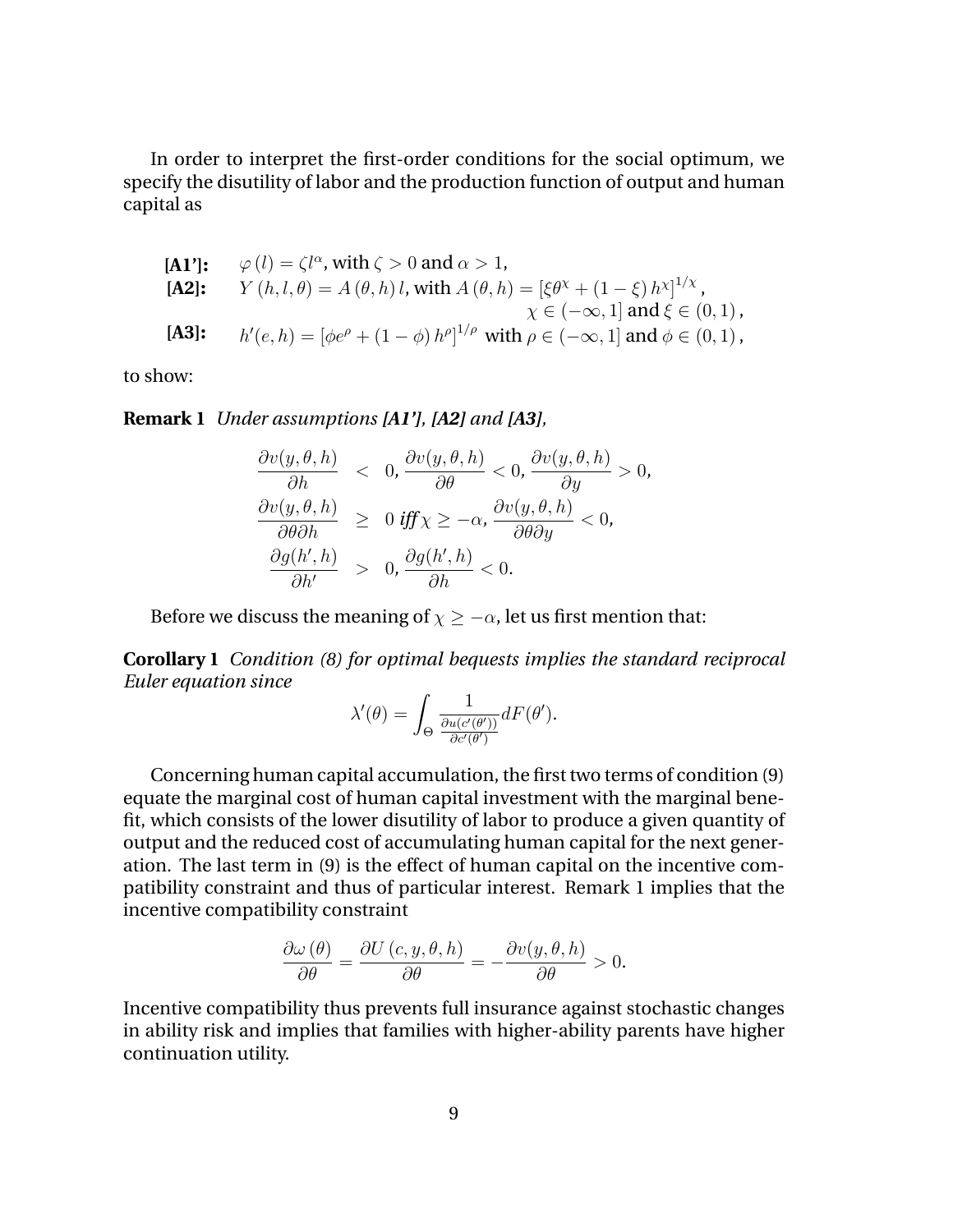How does human capital affect incentive compatibility? If human capital is not too complementary to innate ability,  $\chi > -\alpha$  and thus  $v(y, \theta, h)/\partial\theta\partial h > 0$ in condition (9) by Remark 1. Hence, the incentive compatibility constraint is expected to bind less (for given  $\mu'(\theta') > 0$ ) if agents have more human capital. Note that the elasticity of substitution between h and  $\theta$  is  $1/(1 - \chi)$  and  $\alpha = \varepsilon^{-1} + 1$ , where  $\varepsilon$  is the Frisch elasticity of labor supply. Thus for a plausible value of  $\varepsilon = 0.5$ , as in Farhi and Werning (2013) or Stantcheva (2014),  $\alpha = 3$  and  $v(y, \theta, h)/\partial\theta\partial h > 0$  if the elasticity of substitution between human capital and innate ability is larger than  $1/4$ .

The condition for optimal production (10) is analogous to the optimality condition in the standard Mirrlees problem. Thus, we further comment on it only when we characterize the wedges for which we require the optimality conditions in the laissez faire.

## **4 The laissez faire**

Each family solves the maximization problem

$$
W(\theta, b, h) = \max_{\{b', h', l\}} \left\{ \mathbf{U}(c, l) + \beta \int_{\Theta} W(\theta', b', h') dF(\theta') \right\}
$$
  
s.t.  $b' = (1 + r)b - c - e + y$ ,  
 $y = Y(h, \theta, l)$ ,  
 $h' = h'(e, h) \text{ so that } e = g(h', h)$ ,

where  $b$  is the bequest.

**Proposition 2** *The laissez faire is characterized by the following first-order conditions for bequests, human capital and labor supply:*

$$
\frac{\partial \mathbf{U}(c,l)}{\partial c} = \beta(1+r)\mathbb{E}\left[\frac{\partial \mathbf{U}(c',l')}{\partial c'}\right]
$$

$$
\frac{\partial g(h',h)}{\partial h'}\frac{\partial \mathbf{U}(c,l)}{\partial c} = \beta \int_{\Theta} \left[\frac{\partial y'}{\partial h'}\frac{\partial \mathbf{U}(c',l')}{\partial c'}\right] dF(\theta')
$$

$$
-\beta \int_{\Theta} \left[\frac{\partial g(h'',h')}{\partial h'}\frac{\partial \mathbf{U}(c',l')}{\partial c'}\right] dF(\theta')
$$

$$
-\frac{\partial \mathbf{U}(c,l)}{\partial l} = \frac{\partial y}{\partial l}\frac{\partial \mathbf{U}(c,l)}{\partial c}
$$

We assume that the problem is concave so that the conditions in Proposition 2, and thus also Proposition 1, are necessary and sufficient. Non-concavities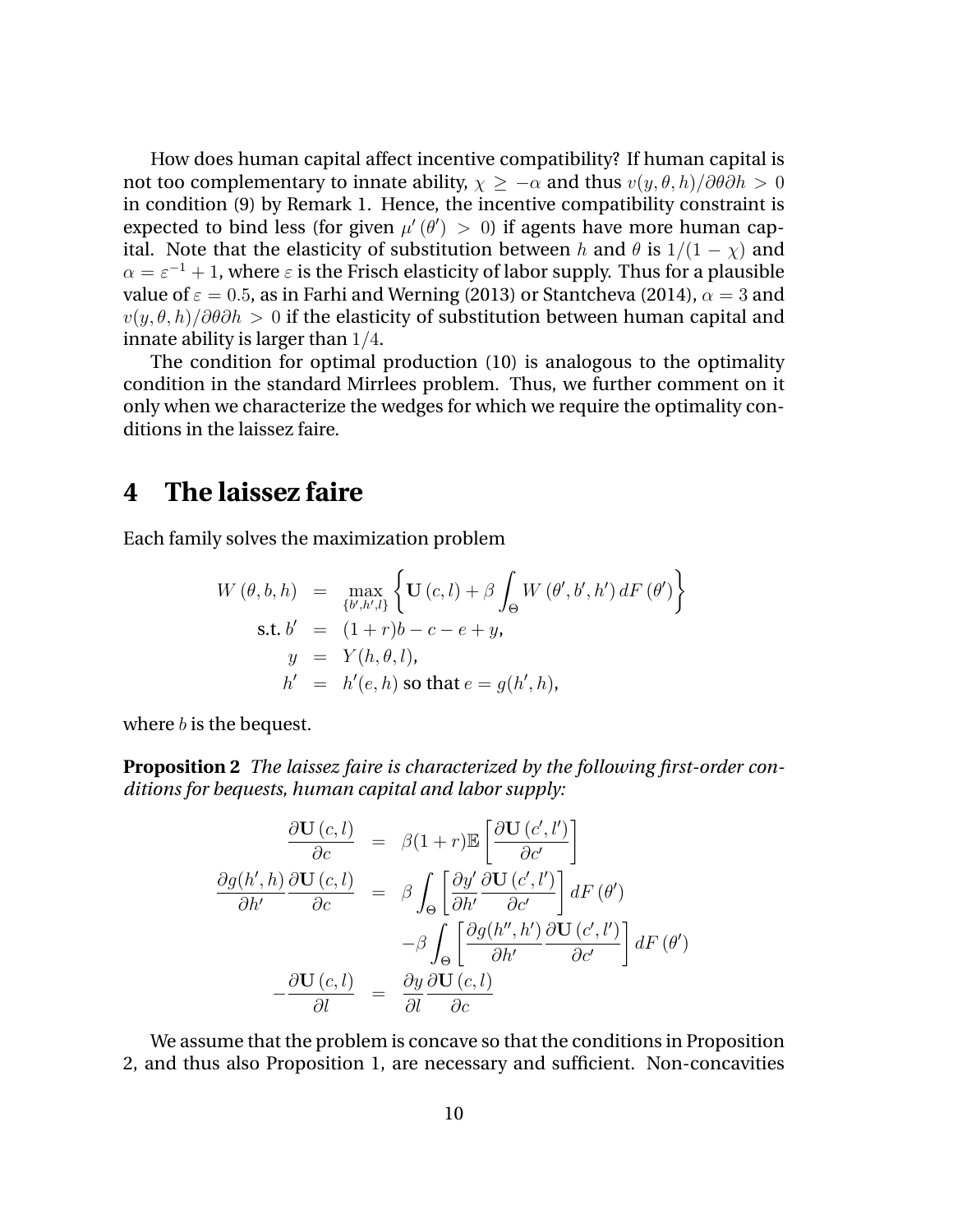may arise due to the joint decision of labor supply *and* human capital. As is well known from the literature on human capital, concavity can be ensured by restricting parameters to ensure "enough" concavity of the production function in its inputs.

## **5 The wedges**

We combine the results of Propositions 1 and 2 to derive interpretable conditions for the wedges between the choices in the laissez faire and the constrainedefficient allocation of the planner. We start with the following definition.

**Definition 1** *The wedges for bequests*  $\tau_b$ , *labor supply*  $\tau_l$  *and human capital*  $\tau_h$ *are*

$$
\tau_b(\theta) \equiv 1 - \frac{q}{\beta} \frac{\partial u(c(\theta))}{\mathbb{E} \left[ \partial u(c'(\theta')) / \partial c'(\theta') \right]},
$$
\n(12)

$$
\tau_l(\theta) \equiv 1 - \frac{\partial v(y(\theta), \theta, h)/\partial y(\theta)}{\partial u(c(\theta)) / \partial c(\theta)},
$$
\n(13)

$$
\tau_h(\theta) \equiv \frac{\beta}{\frac{\partial g(h',h)}{\partial h'}} \int_{\Theta} \left[ \frac{\frac{\partial u(c'(\theta'))}{\partial c'} \left( \frac{\partial y'(\theta')}{\partial h'} - \frac{\partial g(h''(\theta'),h')}{\partial h'} \right) \right] dF(\theta') - 1. \quad (14)
$$

Wedges are defined as the deviations from the laissez faire. For constrained efficiency a planner thus needs to reduce (increase) bequests, labor supply or human capital, respectively, if the optimality conditions which characterize the social optimum imply  $\tau_j > 0$  ( $\tau_j < 0$ ),  $j = b, h, l$ .

**Proposition 3** *Under assumption [A1], the first-order conditions of the planner's problem imply*

$$
\tau_b(\theta) = 1 - \frac{1}{\mathbb{E}\left[\frac{1}{\frac{\partial u(c'(\theta'))}{\partial c'(\theta')}}\right] \mathbb{E}\left[\frac{\partial u(c'(\theta'))}{\partial c'(\theta')}\right]},
$$
\n(15)

$$
\tau_{l}(\theta) = -\frac{\partial^{2} v(y(\theta), \theta, h)}{\partial \theta \partial y(\theta)} \frac{\mu(\theta)}{f(\theta)},
$$
\n(16)

$$
\tau_h(\theta) = A(\theta) + B(\theta) + C(\theta), \qquad (17)
$$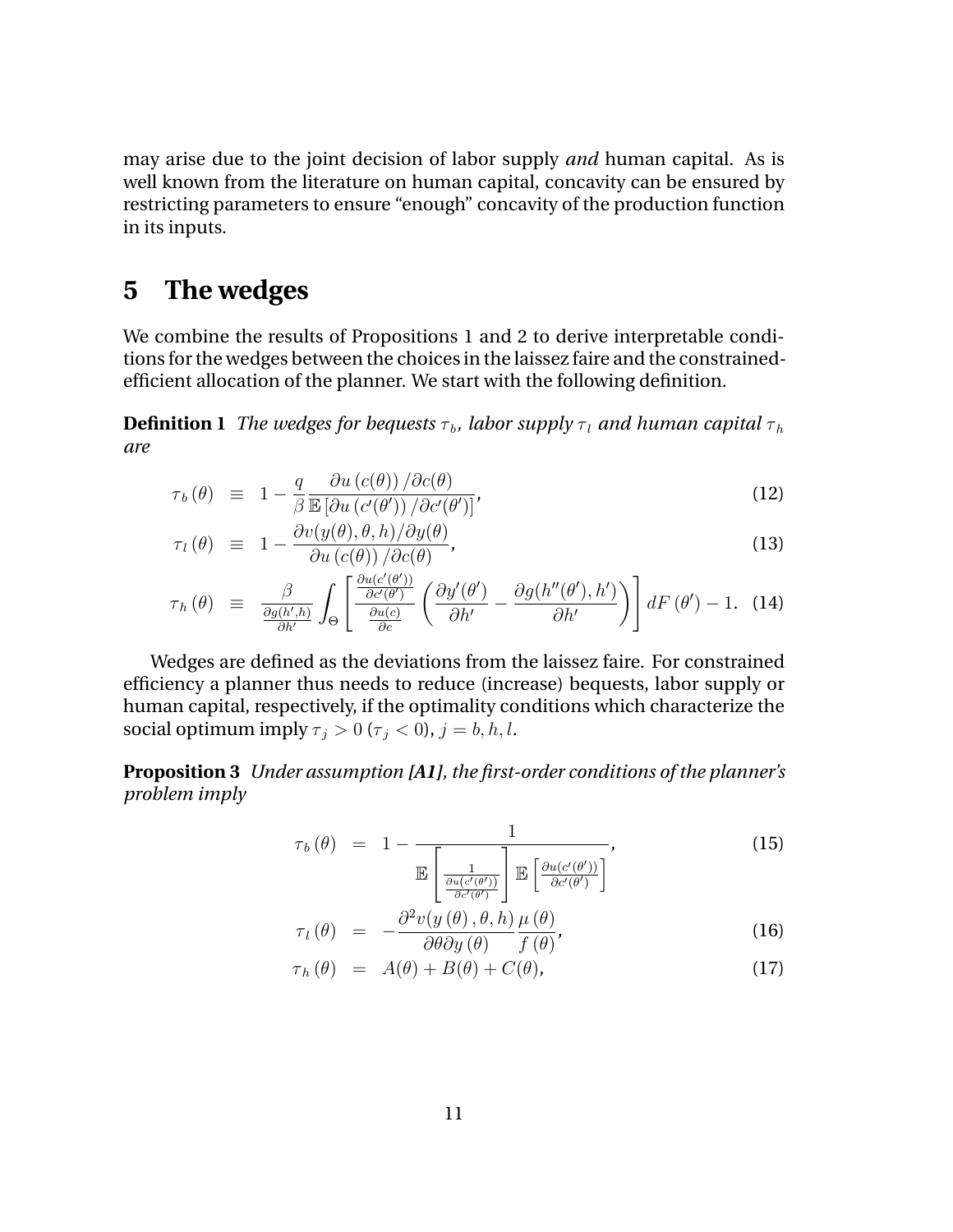*with*

$$
A(\theta) \equiv \frac{q}{\frac{\partial g(h',h)}{\partial h'}} \int_{\Theta} \frac{\partial y'}{\partial h'} \tau'_l(\theta') dF(\theta'),
$$
  
\n
$$
B(\theta) \equiv \frac{1}{\frac{\partial g(h',h)}{\partial h'}} \mathbb{E} \left[ \beta \frac{\frac{\partial u(c'(\theta'))}{\partial c'(\theta')}}{\frac{\partial u(c(\theta))}{\partial c(\theta)}} - q \right] \mathbb{E} \left[ \frac{\partial y'(\theta')}{\partial h'} - \frac{\partial g(h''(\theta'),h')}{\partial h'} \right]
$$
  
\n
$$
+ \frac{\beta}{\frac{\partial g(h',h)}{\partial h'} \frac{\partial u(c(\theta))}{\partial c(\theta)}} cov \left( \frac{\partial u(c'(\theta'))}{\partial c'(\theta')}, \frac{\partial y'(\theta')}{\partial h'} - \frac{\partial g(h''(\theta'),h')}{\partial h'} \right),
$$
  
\n
$$
C(\theta) \equiv -\frac{q}{\frac{\partial g(h',h)}{\partial h'}} cov \left( \frac{1}{\frac{\partial u(c'(\theta'))}{\partial c'(\theta')}} \frac{\partial v(y'(\theta'),\theta',h')}{\partial h'} \right).
$$

By Jensen's inequality, we obtain the result that the wedge for bequests  $\tau_b (\theta)$  > 0. This wedge implies that the planner wants to reduce bequests to discourage the double deviation that parents leave bequests to their children and children exert little labor effort. The expression for the labor wedge  $\tau_l$  is standard: by Remark  $1 \partial^2 v(y(\theta), \theta, h) / (\partial \theta \partial y(\theta)) < 0$  and it follows that  $\tau_l(\theta) > 0$  if the incentive constraint is binding with  $\mu(\theta) > 0$ . The intuition is that the additional output generated by labor effort tightens the incentive compatibility constraint, increases the information rents of families and thus allows for less redistribution. Families do not internalize this effect when choosing their optimal labor supply. In order to compare the expression for the labor wedge more easily with the literature, we state:

**Corollary 2** *Under assumption [A1'] and [A2]*

$$
\frac{\tau_l(\theta)}{1-\tau_l(\theta)} = \alpha \frac{\xi \theta^{\chi}}{A^{\chi}} \frac{\partial u(c(\theta))}{\partial f(\theta)} / \int_{\theta}^{\theta} \left[ \lambda - \frac{1}{\frac{\partial u(c(x))}{\partial c(x)}} \right] dF(x),
$$

*where*  $\alpha = \varepsilon^{-1} + 1$  *and*  $\varepsilon$  *denotes the Frisch elasticity of labor supply.* 

Corollary 2 shows that the labor wedge in our model is analogous to the wedge in Mirrlees (1971).<sup>5</sup>

$$
\int_{\underline{\theta}}^{\theta} \left[ \lambda - \frac{1}{\frac{\partial u(c(x))}{\partial c(x)}} \right] dF(x) = \int_{\theta}^{\overline{\theta}} \left[ \frac{1}{\frac{\partial u(c(x))}{\partial c(x)}} - \lambda \right] dF(x).
$$

<sup>&</sup>lt;sup>5</sup>Note that compared with Mirrlees (1971), the multiplier  $\lambda$  is in the numerator since the shadow price  $\lambda$  is in units of marginal utils and not of public funds of the planner. Furthermore,  $\lim_{\theta\to \underline{\theta}}\mu(\theta)=0$  and  $\lim_{\theta\to \overline{\theta}}\mu(\theta)=0$  imply that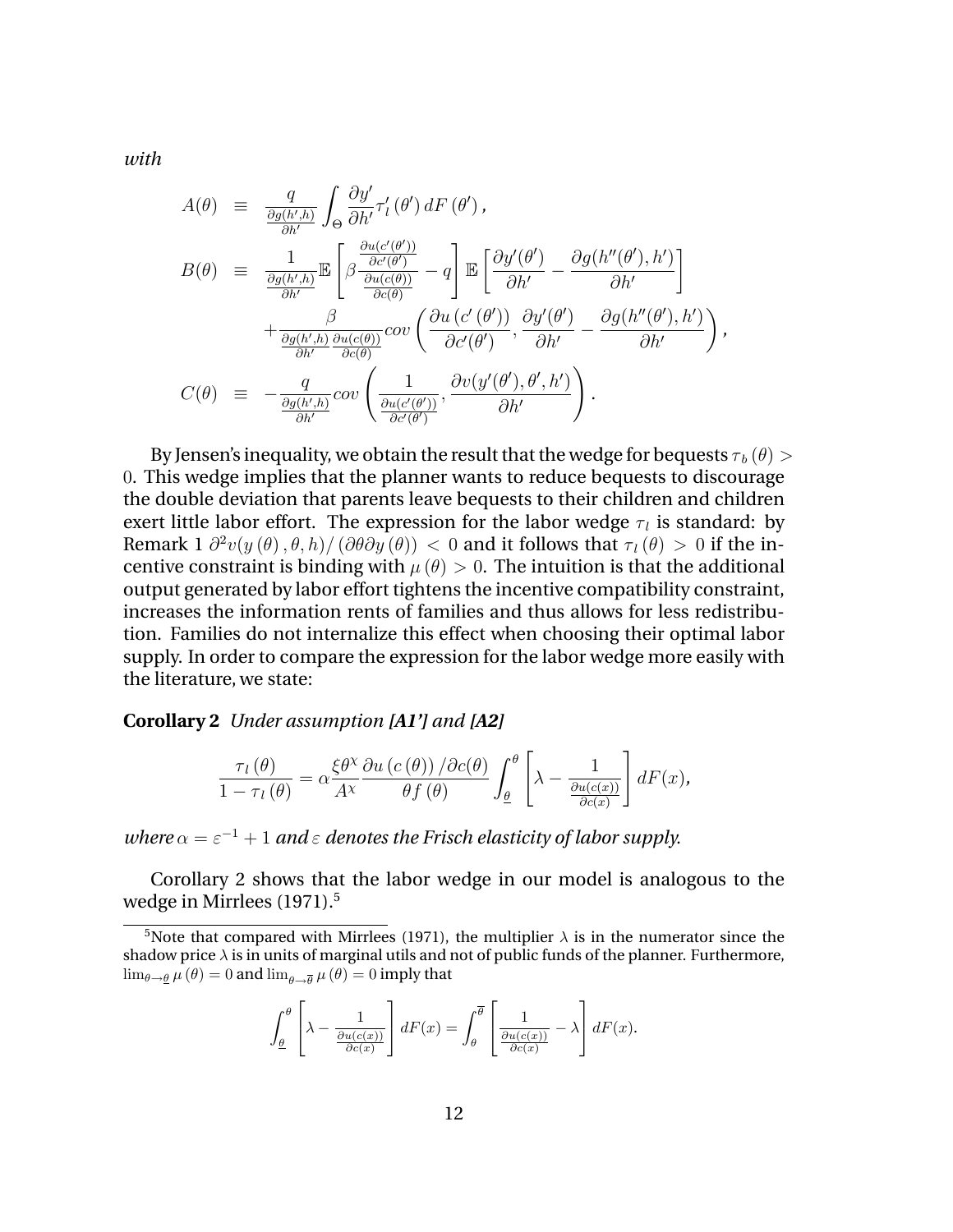The expression for the wedge of human capital  $\tau_h (\theta)$  in Proposition 3 is worth discussing further. We decompose this wedge into three terms. The first term  $A(\theta)$  relates the human capital wedge  $\tau_h(\theta)$  to expectations about the labor wedge  $\tau'_l(\theta')$ . These expectations are weighed by the marginal product of human capital.<sup>6</sup>

The second term  $B(\theta)$  relates  $\tau_h$  to the wedge for bequests  $\tau_b$  (see definition (12)). The first term in  $B(\theta)$  is positive since

$$
\mathbb{E}\left[\beta \frac{\frac{\partial u(c'(\theta'))}{\partial c'(\theta')}}{\frac{\partial u(c(\theta))}{\partial c(\theta)}} - q\right] > 0 \text{ if } \tau_b > 0
$$

and the marginal product of human capital  $\partial y^{\prime}/\partial h^{\prime}$  and the cost-reducing effect of human capital on human capital accumulation for the next generation  $-\partial g(h''(\theta'),h'(\theta))/\partial h'(\theta)$  are both positive (by Remark 1,  $\partial g(h''(\theta'),h'(\theta))/\partial h'(\theta) <$ 0). Intuitively, if the planner discourages bequests, constrained efficiency requires also to discourage human capital accumulation since human capital is an alternative way of transferring utility from the current to the future generation. The difference is that the return to human capital depends on ability and is thus risky. This effect is captured by the second term in  $B(\theta)$  which depends on the covariance between the return to human capital and the marginal utility of consumption. The covariance is negative if both the return to human capital  $\partial y' / \partial h' - \partial g (h''(\theta'), h'(\theta)) / \partial h'(\theta)$  and consumption c' of the next generation increase with ability  $\theta'$  (so that the marginal utility of consumption decreases in  $\theta'$ ). In this case, riskier returns to human capital imply that planner discourages human-capital investment less.

Terms  $A(\theta)$  and  $B(\theta)$  show that the wedge for human capital accumulation depends on the wedges for bequests and labor supply which is intuitive since human capital alters the marginal product of labor and transfers resources across periods. The last term  $C(\theta)$  captures the effect of human capital accumulation on the incentive-compatibility constraint. This effect depends on the covariance between the effect of human capital on the disutility of labor for the next generation and the response of consumption of the next generation to marginal changes in utils (which equals the inverse of the marginal utility of consumption).

Inspecting the covariance, we observe that its sign depends on the sign of  $\partial v(y'(\theta'), \theta', h') / (\partial h' \partial \theta')$ . This cross-derivative captures how the incentive compatibility constraint for the next generation  $\partial \omega (\theta')$  / $\partial \theta' = -\partial v(y', \theta', h')/\partial \theta'$  changes

<sup>&</sup>lt;sup>6</sup>The relationship with the labor wedge in term  $A(\theta)$  relates to results in Bovenberg and Jacobs (2005) who show that human capital should be subsidized if taxation of labor income does not condition on human capital. The relationship to Bovenberg and Jacobs (2005) becomes clearer if one analyzes the implementation of the social optimum with taxes and transfers in the decentralized equilibrium.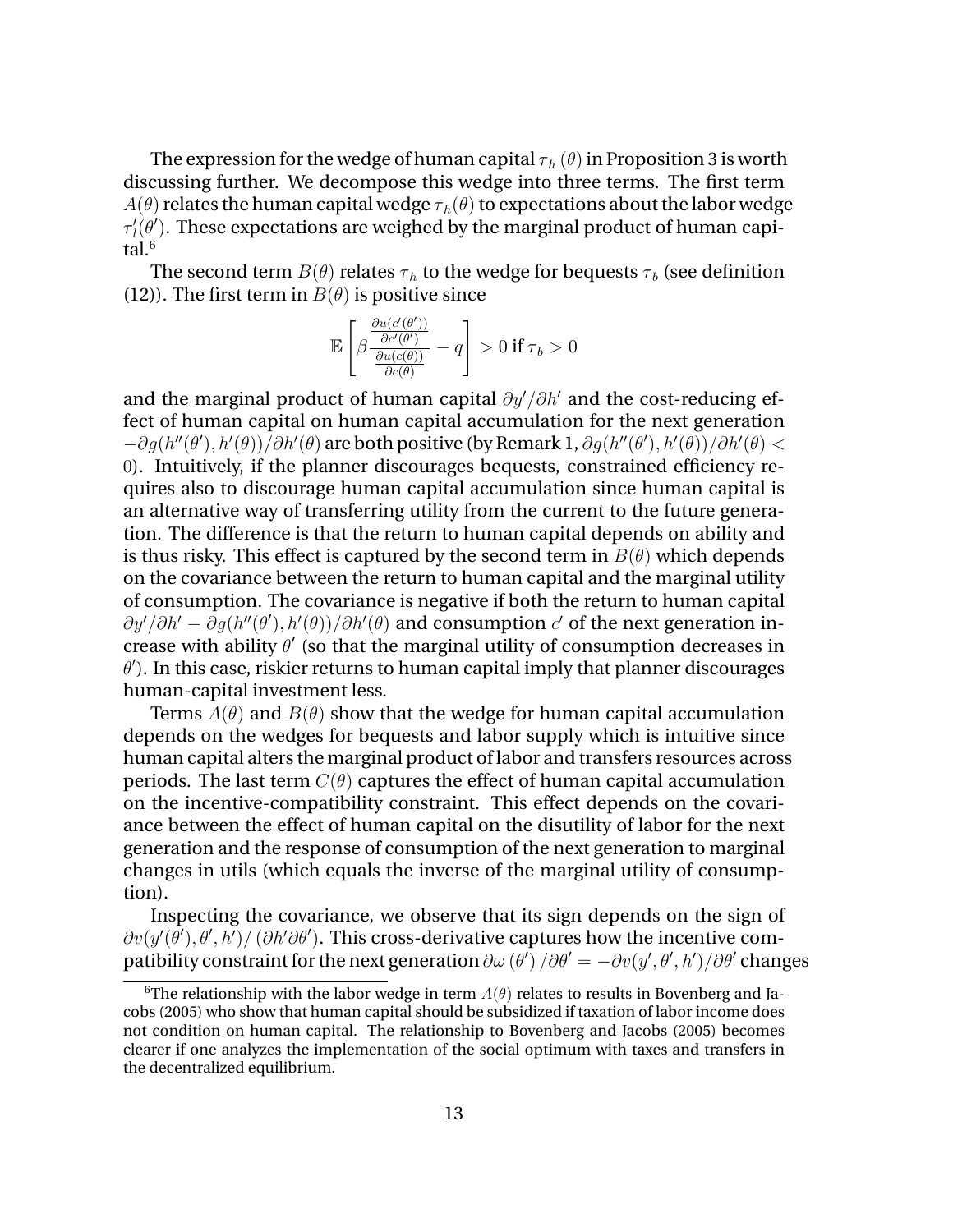in human capital. If  $\partial v(y'(\theta'), \theta', h') / (\partial h' \partial \theta') > 0$ , the incentive compatibility constraint is mitigated by more human capital and informational rents decrease. As shown in the proof of Remark 1,  $\partial v(y'(\theta'), \theta', h')/ \left( \partial h' \partial \theta' \right)$  has the sign of the sum  $\chi + \alpha$ :  $\alpha$  captures the effect of human capital on the incentive compatibility constraint due to changes in labor supply and  $\chi$  captures the effect of human capital on incentive compatibility due to changes in the productivity increase  $(\partial A(\theta, h)/\partial \theta)$  /A( $\theta, h$ ) resulting from higher ability (in percentage terms).

The effect of human capital on incentives through changes in labor supply unambiguously improves incentives since  $\alpha > 0$ : more human capital implies that a given unit of output needs to be produced with less labor and the disutility of labor becomes less sensitive in innate ability. Formally, this effect reduces  $\partial \omega \left( \theta^{\prime }\right) /\partial \theta^{\prime }$  and thus informational rents.

The effect of human capital on incentives through changes in the productivity increase  $\left(\frac{\partial A(\theta, h)}{\partial \theta}\right)/A(\theta, h)$  instead depends on the complementarity of human capital and innate ability in production. The effect of human capital on the productivity increase worsens incentives iff  $\chi$  < 0, in which case human capital and innate ability are more complementary than in the Cobb-Douglas case (the elasticity  $1/(1-\chi)$  is less than unity). For this to dominate the incentive-improving effect of human capital through changes in labor supply, human capital and innate ability need to be so complementary that  $\chi < -\alpha$ .

If  $\chi \geq -\alpha$  instead,  $\partial v(y'(\theta'), \theta', h') / (\partial h' \partial \theta') > 0$  by Remark 1 and concavity of  $u(c)$  implies that the covariance is positive in the term  $C(\theta)$  of Proposition 3, as long as consumption  $c'(\theta')$  increases in  $\theta'.$  Thus,

**Corollary 3** *Under assumptions [A1], [A1'] and [A2],*  $C(\theta) < 0$  *if*  $\chi \ge -\alpha$ *. The planner then has a motive to increase human capital accumulation in order to relax the incentive compatibility constraint.*

For a plausible Frisch elasticity of labor supply of  $\varepsilon = 0.5$ ,  $\alpha = \varepsilon^{-1} + 1 = 3$ . Hence, the condition  $x > -\alpha$  implies that the elasticity of substitution between human capital and innate ability in the production function  $1/(1 - \chi)$  has to be larger than  $1/4$ . The empirical evidence reviewed by Stantcheva (2014) suggests that this condition for the elasticity of substitution is likely to be satisfied. Our finding that human capital alleviates incentive constraints for empirically plausible parameters differs from Findeisen and Sachs (2012) and Stantcheva (2014) since we consider the effect of human capital accumulation on labor supply.

## **6 Implementation of the constrained-efficient allocation**

TBC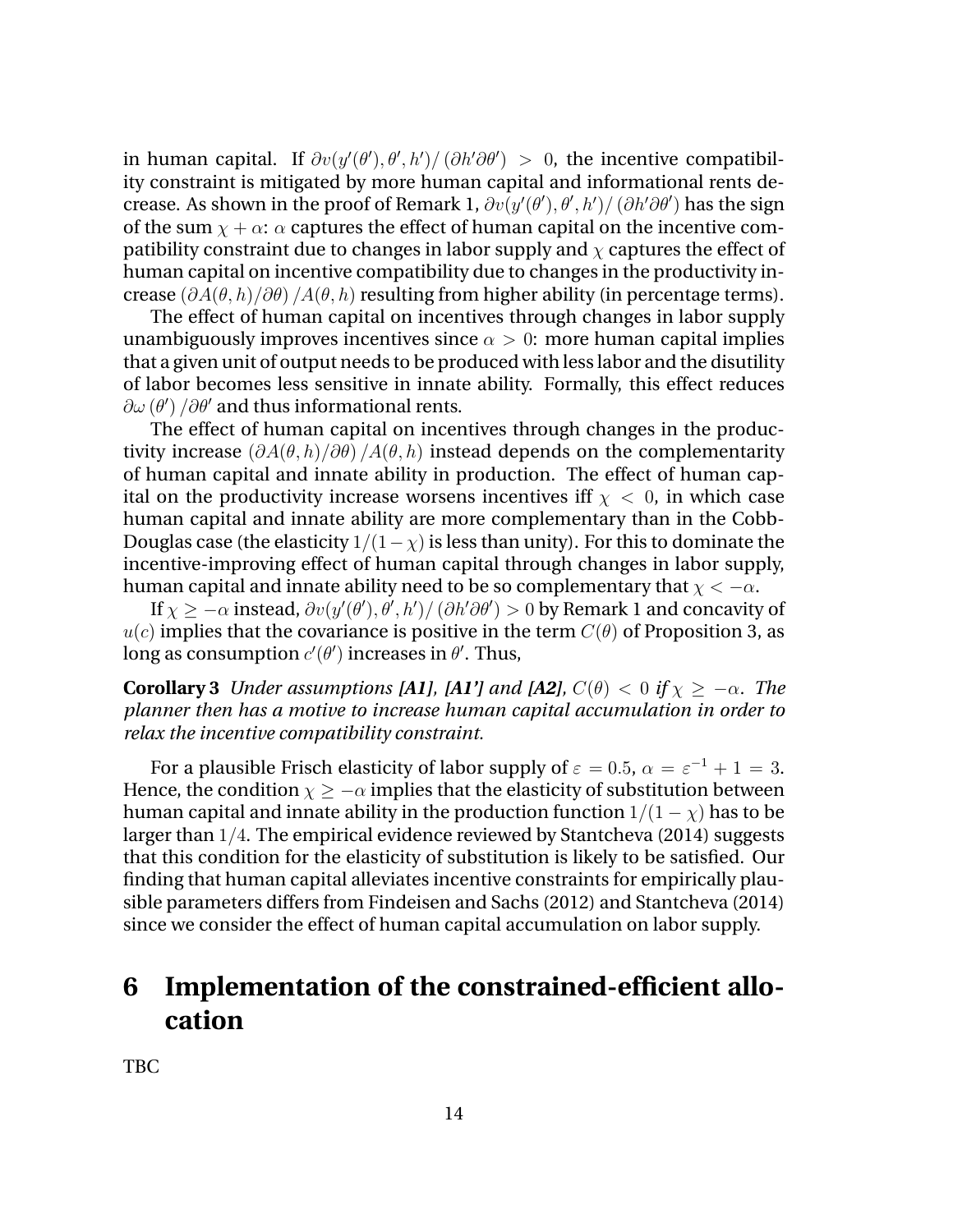## **7 Conclusion**

We have shown that human capital investment by families is not constrained efficient if the ability of generations in a family is not observable. The wedge for human capital accumulation implied by the solution to the planner's problem depends on the labor wedges for the next generation and the wedge for bequests. We find that, for plausible parameter values, the planner has a motive to increase human capital accumulation in order to relax incentive compatibility constraints. The reason is that more human capital reduces the slope of the disutility of labor in unobservable ability and thus reduces the information rents of high ability types.

# **A Appendix**

### **A.1 Data sources**

This appendix contains information about the data used in Figure 1.

*Marginal income tax rate* is the marginal tax for a worker who earns 133% of the average production wage including social security contribution rates. We use the average of available observations per country in the period 2000 to 2007. The source is Table I.4 in the OECD Tax database 2013 available at

http://www.oecd.org/tax/tax-policy/Table%20I.4\_Mar\_2013.xlsx

*Marginal inheritance tax rate* is the marginal tax for a spouse or child with an inheritance of 250,000 Euro. The data source is the compilation by the CESifo group for 2007 available at

http://www.cesifo-group.de/ifoHome/facts/DICE/Public-Sector/ Public-Finance/Taxes/inheri-tax-rate-07.html

For countries with missing data in 2007 we use information for 2010 available at http://www.cesifo-group.de/ifoHome/facts/DICE/Public-Sector/

Public-Finance/Taxes/inheritance-taxes-key-characteristics-european-union.html For Poland, the U.S. and Iceland we obtain data from the following sources. The Polish data are available at

http://www.finanse.mf.gov.pl/web/wp/abc-podatkow/asystent-podatnikawe. For the U.S. we use information on federal taxes available in Figure D, p. 122

in http://www.irs.gov/pub/irs-soi/ninetyestate.pdf.

For Iceland the data are from

http://www.pwc.com/is/is/assets/document/pwc\_tax\_brochure2013.pdf%20.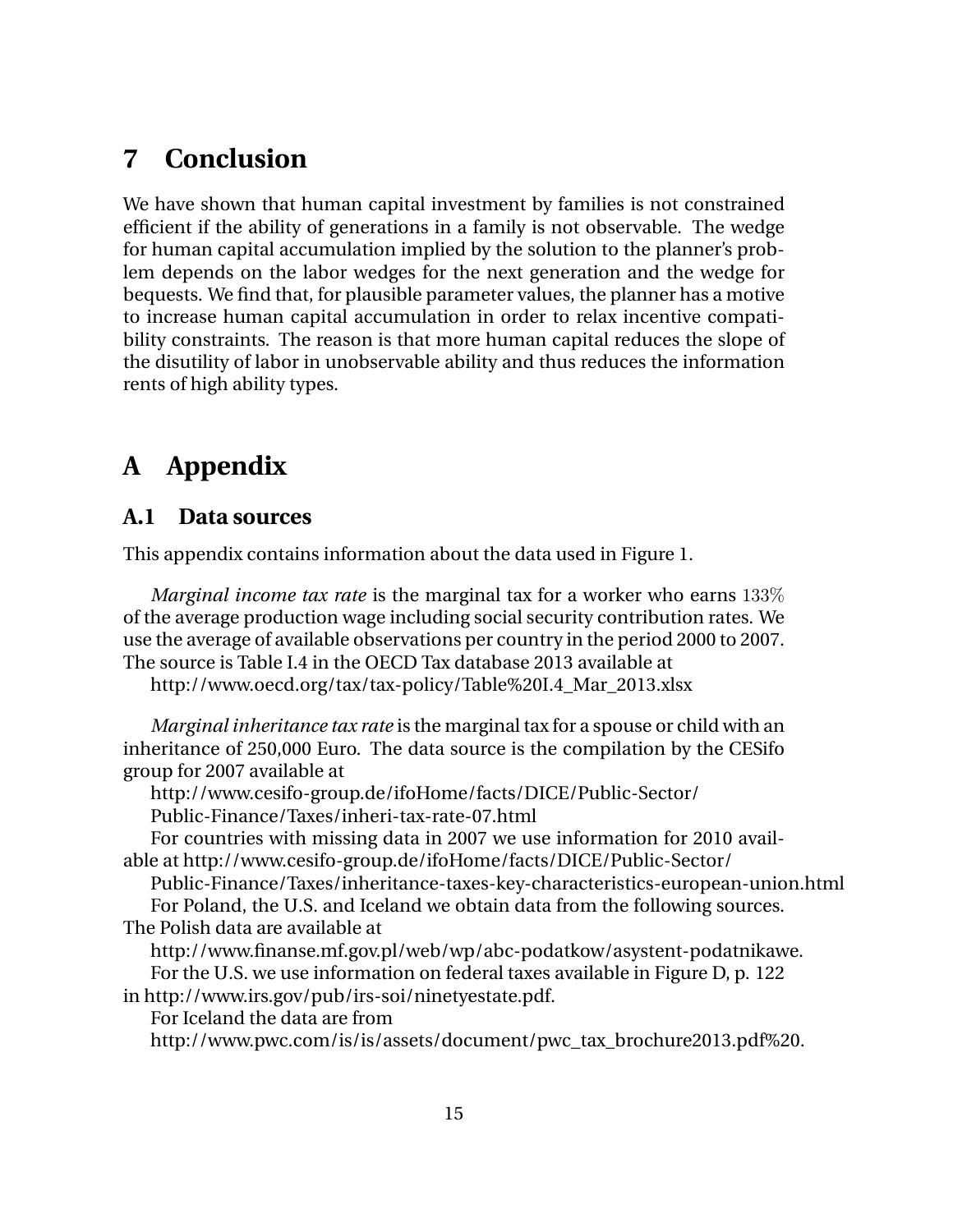Note that the rate we use for Greece applies for real estate; for other assets the tax rate can be higher at 10%.

*Tertiary education* is the total share of the adult population with tertiary education. The source is the OECD database *Education at a Glance*. We use the average per country in the time period 2000–2007. The data are contained in the publications for the years 2002–2009: in Table A1.3a for 2005–2009, A1.1 for 2004, A2.3 for 2003 and A3.1a for 2002.

### **A.2 Proofs**

#### **Proposition 1**

**Proof.** Under assumption **[A1]** we invert the separable utility function to retrieve consumption as

$$
c(\omega(\theta) - \beta V'(\theta), y(\theta), \theta, h) = u^{-1}(\omega(\theta) - \beta V'(\theta) + v(y(\theta), \theta, h)).
$$

It follows that

$$
\begin{array}{rcl}\n\frac{\partial c(\theta)}{\partial \omega(\theta)} & = & \frac{1}{\partial u \left(c(\theta)\right) / \partial c(\theta)}, \\
\frac{\partial c(\theta)}{\partial V'(\theta)} & = & -\frac{\beta}{\partial u \left(c(\theta)\right) / \partial c(\theta)}, \\
\frac{\partial c(\theta)}{\partial y(\theta)} & = & \frac{\partial v(y(\theta), \theta, h) / \partial y(\theta)}{\partial u \left(c(\theta)\right) / \partial c(\theta)}, \\
\frac{\partial c(\theta)}{\partial h} & = & \frac{\partial v(y(\theta), \theta, h) / \partial h}{\partial u \left(c(\theta)\right) / \partial c(\theta)}.\n\end{array}
$$

*Condition for V*': Since [**A1**] implies  $\partial^2 U(\cdot) /(\partial \theta \partial c) = 0$ , equation (5) simplifies to

$$
\frac{1}{\partial u\left(c\left(\theta\right)\right)/\partial c(\theta)}=\frac{q}{\beta}\frac{\partial \Gamma\left(V'\left(\theta\right),h'\left(e(\theta),h\right)\right)}{\partial V'\left(\theta\right)}=\frac{q}{\beta}\lambda'\left(\theta\right),\,
$$

where we have used the envelope condition  $\partial\Gamma\left(V,h\right)/\partial V = \lambda.$ *Condition for y*: Using  $\partial^2 U(\cdot) /(\partial \theta \partial l) = -\frac{\partial y}{\partial l}$  $\partial l$  $\frac{\partial^2 v(y, \theta, h)}{\partial \theta \partial y}$  in (7) yields

$$
1 - \frac{\partial v(y(\theta), \theta, h)/\partial y(\theta)}{\partial u(c(\theta))}/\partial c(\theta) = -\frac{\mu(\theta)}{f(\theta)} \frac{\partial^2 v(y(\theta), \theta, h)}{\partial \theta \partial y(\theta)}.
$$

*Condition for h'*: The following envelope condition for human capital is obtained after substituting consumption using the promise-keeping constraint,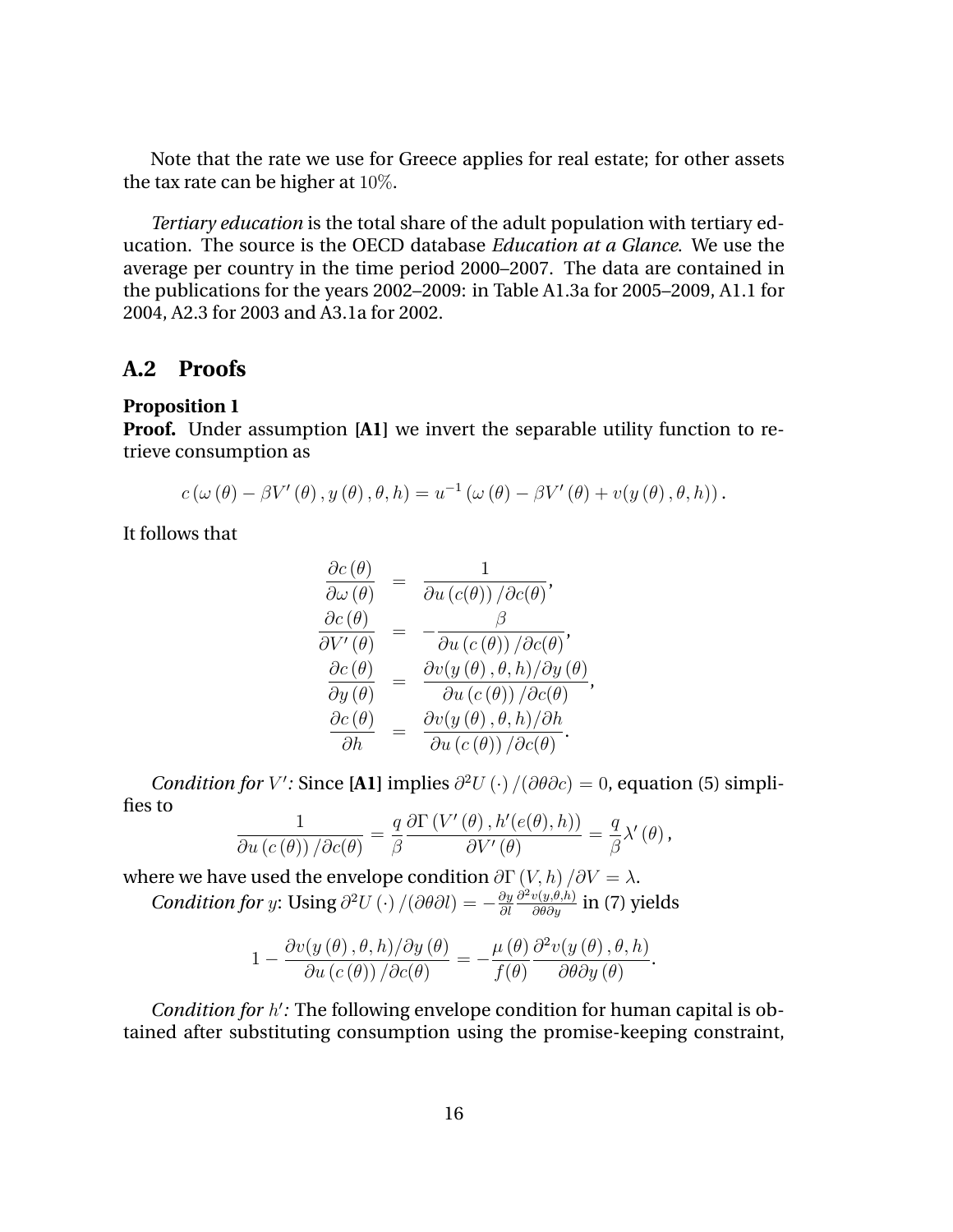noting that there is a continuum of incentive-compatibility constraints for all  $\theta$ and that  $\frac{\partial^2 U(\cdot)}{\partial c(\theta)\partial \theta} = 0$ :

$$
\frac{\partial \Gamma\left(V,h\right)}{\partial h} = \int_{\Theta} \left( \frac{\partial c(\theta)}{\partial h} + \frac{\partial g(h'(\theta),h)}{\partial h} \right) dF(\theta) + \int_{\Theta} \mu(\theta) \frac{\partial^2 U(\cdot)}{\partial \theta \partial h} d\theta \n= \int_{\Theta} \left( \frac{\partial v(y(\theta), \theta, h)/\partial h}{\partial u(c(\theta))}/\frac{\partial g(h'(\theta), h)}{\partial h} \right) dF(\theta) - \int_{\Theta} \mu(\theta) \frac{\partial^2 v(y(\theta), \theta, h)}{\partial \theta \partial h} d\theta.
$$

Note the last term which captures the effect of human capital on the incentive compatibility constraint. Note further that for deriving the envelope condition we have inverted  $h'(e,h)$  and substituted in  $e\,=\,g(h',h)$  and we have used that for all  $\theta$ 

$$
\begin{array}{lcl} \displaystyle \left(\left(\frac{\partial c\left(\theta\right)}{\partial y}-1\right)f\left(\theta\right)+\mu\left(\theta\right)\left[\frac{\partial^{2}U\left(\cdot\right)}{\partial\theta\partial c\left(\theta\right)}\frac{\partial c\left(\theta\right)}{\partial y\left(\theta\right)}+\frac{\partial^{2}U\left(\cdot\right)}{\partial\theta\partial l\left(\theta\right)}\frac{\partial l\left(\theta\right)}{\partial y\left(\theta\right)}\right]\right)\frac{\partial y(\theta)}{\partial h} & = & 0,\\ \displaystyle \left(\frac{\partial g\left(h'(\theta),h\right)}{\partial h'(\theta)}+q\frac{\partial\Gamma\left(V'\left(\theta\right),h'(\theta)\right)\right)}{\partial h'(\theta)}\right)\frac{\partial h'}{\partial h}f\left(\theta\right) & = & 0 \end{array}
$$

by (6) and (7). The envelope condition for human capital can then be inserted into the optimality condition for human capital (6) so that

$$
-q \int_{\Theta} \left( \frac{\partial v \left( y'(\theta'), \theta', h' \right) / \partial h'}{\partial u \left( c'(\theta') \right) / \partial c'(\theta')} + \frac{\partial g (h''(\theta'), h')}{\partial h'} \right) dF(\theta') +q \int_{\Theta} \mu'(\theta') \frac{\partial^2 v \left( y'(\theta'), \theta', h' \right)}{\partial \theta' \partial h'} d\theta' = \frac{\partial g (h'(\theta), h)}{\partial h'(\theta)}.
$$

For  $\frac{\partial^2 U(\cdot)}{\partial c(\theta)\partial \theta}=0$ , equation (4) implies

$$
\mu(\theta) = \int_{\underline{\theta}}^{\theta} \left[ -\frac{1}{\partial u \left( c \left( x \right) \right) / \partial c(x)} + \lambda \right] dF(x). \tag{18}
$$

 $\blacksquare$ 

### **Remark 1**

**Proof.** Inverting the production function  $y = Y(h, l, \theta) = A(\theta, h)l$ , we get  $l =$  $y/A(\theta, h)$  with  $A(\theta, h) = [\xi \theta^{\chi} + (1 - \xi) h^{\chi}]^{1/\chi}$  so that

$$
\frac{\partial v(y, \theta, h)}{\partial y} = \frac{\partial \varphi \left(\frac{y}{A(\theta, h)}\right)}{\partial \hat{y}}= \frac{\partial \varphi (l)}{\partial l} \frac{1}{A}0,
$$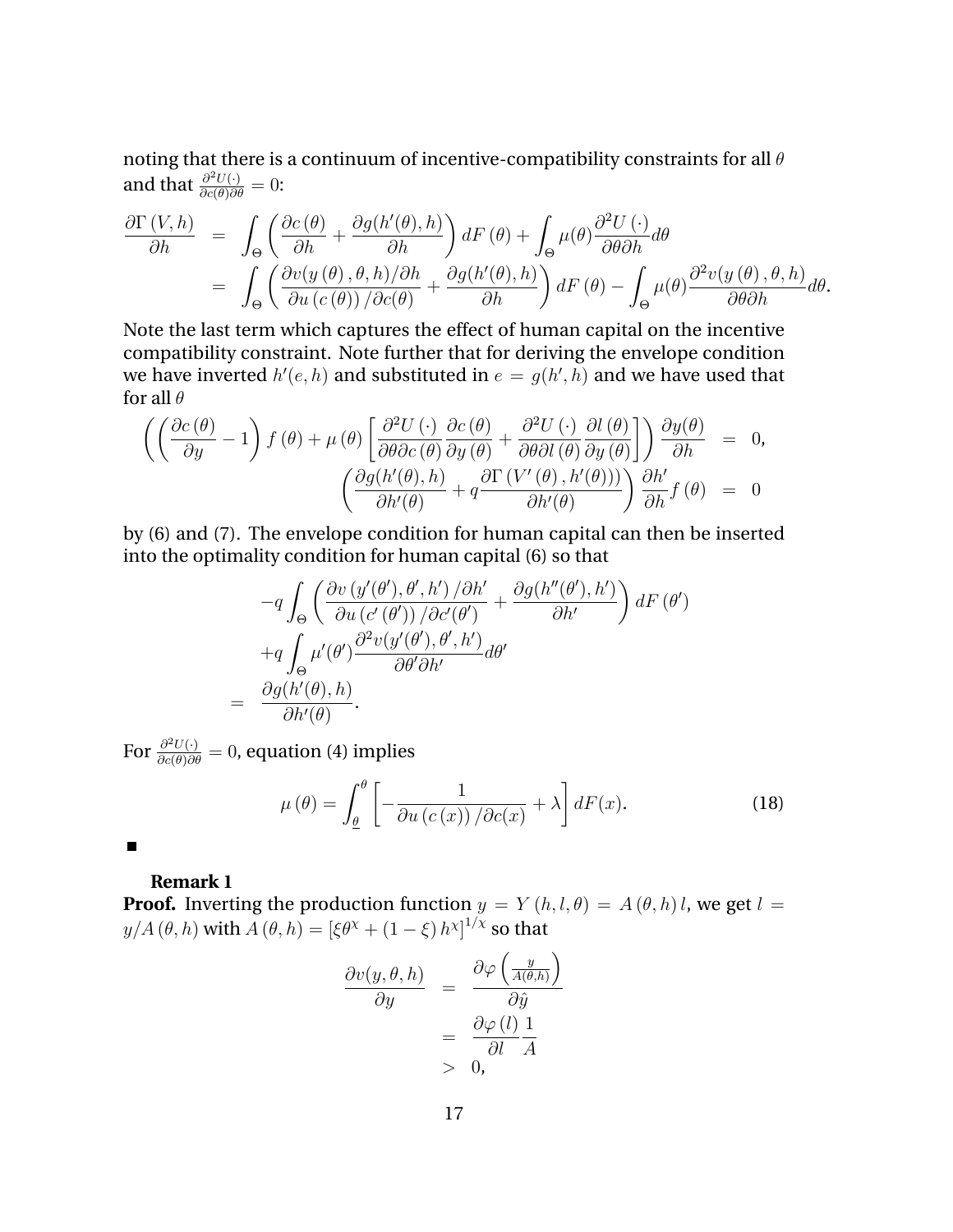$$
\frac{\partial v(y(\theta), \theta, h)}{\partial h} = \frac{\partial \varphi \left(\frac{y}{A(\theta, h)}\right)}{\partial h} \n= -\frac{\partial \varphi (l)}{\partial l} \frac{y}{A^2} \frac{\partial A(\theta, h)}{\partial h} \n= -\frac{\partial \varphi (l)}{\partial l} l \frac{\frac{\partial A(\theta, h)}{\partial h}}{A} \n= -\frac{\partial \varphi (l)}{\partial l} l (1 - \xi) h^{\chi - 1} A^{-\chi} \n< 0,
$$

$$
\frac{\partial v(y, \theta, h)}{\partial \theta} = \frac{\partial \varphi \left(\frac{y}{A(\theta, h)}\right)}{\partial \theta} \n= -\frac{\partial \varphi(l)}{\partial l} \frac{y}{A^2} \frac{\partial A(\theta, h)}{\partial \theta} \n= -\frac{\partial \varphi(l)}{\partial l} l \frac{\frac{\partial A(\theta, h)}{\partial \theta}}{A} \n= -\frac{\partial \varphi(l)}{\partial l} l \xi \theta^{x-1} A^{-x} \n< 0,
$$

$$
\frac{\partial^2 v(y,\theta,h)}{\partial \theta \partial y} = \frac{\partial^2 \varphi \left(\frac{y}{A(\theta,h)}\right)}{\partial \theta \partial y} \n= -\frac{\partial^2 \varphi(l)}{\partial l^2} \frac{y}{A^3} \frac{\partial A(\theta,h)}{\partial \theta} - \frac{\partial \varphi(l)}{\partial l} \frac{1}{A^2} \frac{\partial A(\theta,h)}{\partial \theta} \n= -\frac{\frac{\partial A(\theta,h)}{\partial \theta}}{A(\theta,h)^2} \frac{\partial \varphi(l)}{\partial l} \left(1 + \frac{l \partial^2 \varphi(l)/\partial l^2}{\partial \varphi(l)/\partial l}\right) \n= -\frac{\xi \theta^{\chi-1}}{A^{1+\chi}} \frac{\partial \varphi(l)}{\partial l} \alpha \n< 0,
$$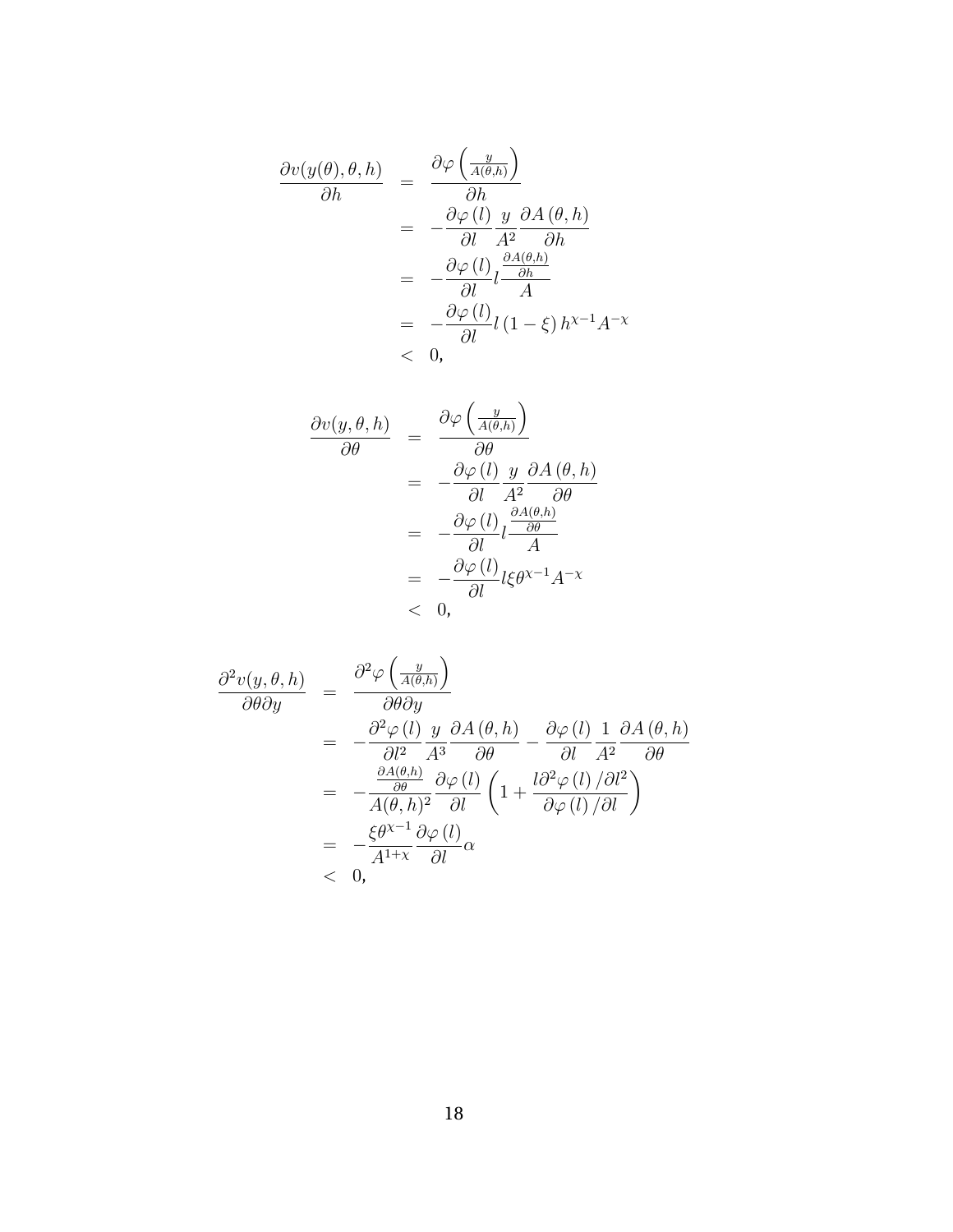$$
\frac{\partial^2 v(y, \theta, h)}{\partial \theta \partial h} = \frac{\partial^2 \varphi \left(\frac{y}{A(\theta, h)}\right)}{\partial \theta \partial h} \n= \frac{\partial^2 \varphi (l)}{\partial l^2} \left(\frac{y}{A^2}\right)^2 \frac{\partial A(\theta, h)}{\partial \theta} \frac{\partial A(\varepsilon, h)}{\partial h} \n+ \frac{\partial \varphi (l)}{\partial l} \frac{2y}{A^3} \frac{\partial A(\theta, h)}{\partial \theta} \frac{\partial A(\theta, h)}{\partial h} - \frac{\partial \varphi (l)}{\partial l} \frac{y}{A^2} \frac{\partial^2 A(\theta, h)}{\partial \theta \partial h} \n= \frac{\partial \varphi (l)}{\partial l} \frac{y}{A^3} \frac{\partial A(\theta, h)}{\partial \theta} \frac{\partial A(\theta, h)}{\partial h} \left( \frac{1 + \frac{l \partial^2 \varphi (l)}{\partial \varphi (l)} / \partial l^2}{\frac{l \partial \varphi (l)}{\partial \theta} + \frac{1 - \frac{\partial^2 A(\theta, h)}{\partial \theta \partial h} A(\theta, h)}{\frac{\partial A(\theta, h)}{\partial \theta}} \right) \n= \frac{\partial \varphi (l)}{\partial l} \frac{y}{A} \frac{\xi \theta^{x-1}}{A^x} \frac{(1 - \xi) h^{x-1}}{A^x} (\alpha + \chi).
$$

Thus,  $\partial^2 v(y, \theta, h) / (\partial \theta \partial h) > 0$  iff  $\chi \ge -\alpha$ . Inverting the production function for human capital

$$
h'(e, h) = [\phi e^{\rho} + (1 - \phi) h^{\rho}]^{1/\rho}
$$

with  $\rho \in (-\infty, 1]$  and  $\phi \in (0, 1)$ , expenditure is given by

$$
e = g(h', h) = \left[\frac{1}{\phi} (h')^{\rho} - \frac{1 - \phi}{\phi} h^{\rho}\right]^{1/\rho}.
$$

The expenditure function  $g(h^\prime,h)$  has constant returns to scale in  $h^\prime$  and  $h$  and

$$
\frac{\partial g(h',h)}{\partial h'} = \frac{1}{\phi} (h')^{\rho-1} g(h',h)^{1-\rho} > 0,
$$
  

$$
\frac{\partial g(h',h)}{\partial h} = -\frac{1-\phi}{\phi} h^{\rho-1} g(h',h)^{1-\rho} < 0.
$$

 $\blacksquare$ 

**Corollary 1**

**Proof.** Using equation (4) applying assumption **[A1]**, we have

$$
\int_{\underline{\theta}}^{\overline{\theta}} \frac{\partial \mu(\theta)}{\partial \theta} d\theta = -\int_{\underline{\theta}}^{\overline{\theta}} \left[ \frac{\partial c(\theta)}{\partial \omega(\theta)} - \lambda \right] f(\theta) d\theta
$$
  
= 0,

where the last equality follows from the boundary conditions  $\lim_{\theta\to \underline{\theta}}\mu(\theta)=0$  and  $\lim_{\theta \to \overline{\theta}} \mu(\theta) = 0$ . Recalling that

$$
\frac{\partial c(\theta)}{\partial \omega(\theta)} = \frac{1}{\partial u(c(\theta)) / \partial c(\theta)},
$$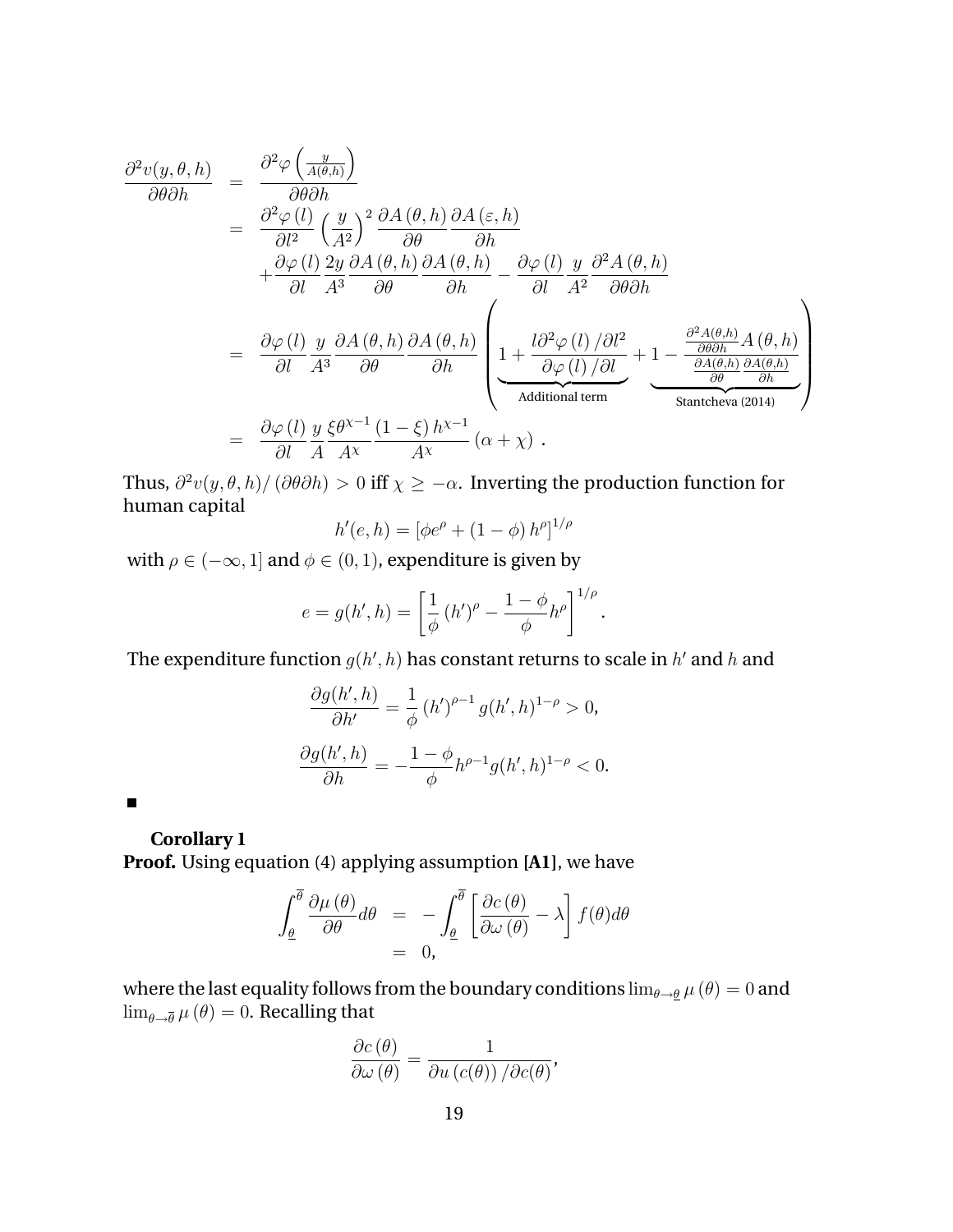we find

$$
\lambda = \int_{\underline{\theta}}^{\overline{\theta}} \frac{1}{\partial u(c(\theta)) / \partial c(\theta)} f(\theta) d\theta.
$$

Leading this equation one period

$$
\lambda'(\theta) = \int_{\underline{\theta}}^{\theta} \frac{1}{\partial u \left( c'(\theta') \right) / \partial c'(\theta')} f(\theta') d\theta',
$$

equation (8) implies the reciprocal Euler equation.

#### **Proposition 2**

**Proof.** *Savings.* The first-order condition for savings reads

 $\mathbf{r}$ 

$$
-\frac{\partial \mathbf{U}(c,l)}{\partial c} + \beta \int_{\Theta} \frac{\partial W(\theta',b',h')}{\partial b'} dF(\theta') = 0,
$$

which, reinserting the envelope condition

$$
\frac{\partial W(\theta, b, h)}{\partial b} = (1+r) \frac{\partial \mathbf{U}(c, l)}{\partial c},
$$

yields the Euler equation

$$
\frac{\partial \mathbf{U}(c,l)}{\partial c} = \beta(1+r) \frac{\partial \mathbf{U}(c',l')}{\partial c'} dF(\theta')
$$

$$
= \beta(1+r) \mathbb{E}\left[\frac{\partial \mathbf{U}(c',l')}{\partial c'}\right].
$$

*Labor supply.* The first-order condition for labor supply reads

$$
\frac{\partial \mathbf{U}(c,l)}{\partial l} + \beta \int_{\Theta} \left[ \frac{\partial W(\theta',b',h')}{\partial b'} \frac{\partial y}{\partial l} \right] dF(\theta') = 0.
$$

The results above imply

$$
\beta \int_{\Theta} \left[ \frac{\partial W\left(\theta', b', h'\right)}{\partial b'} \frac{\partial y}{\partial l} \right] dF\left(\theta'\right) = \frac{\partial y}{\partial l} \frac{\partial \mathbf{U}\left(c, l\right)}{\partial c}
$$

so that the first-order condition for labour supply simplifies to the standard intratemporal condition

$$
\frac{\partial \mathbf{U}(c,l)}{\partial l} + \frac{\partial y}{\partial l} \frac{\partial \mathbf{U}(c,l)}{\partial c} = 0.
$$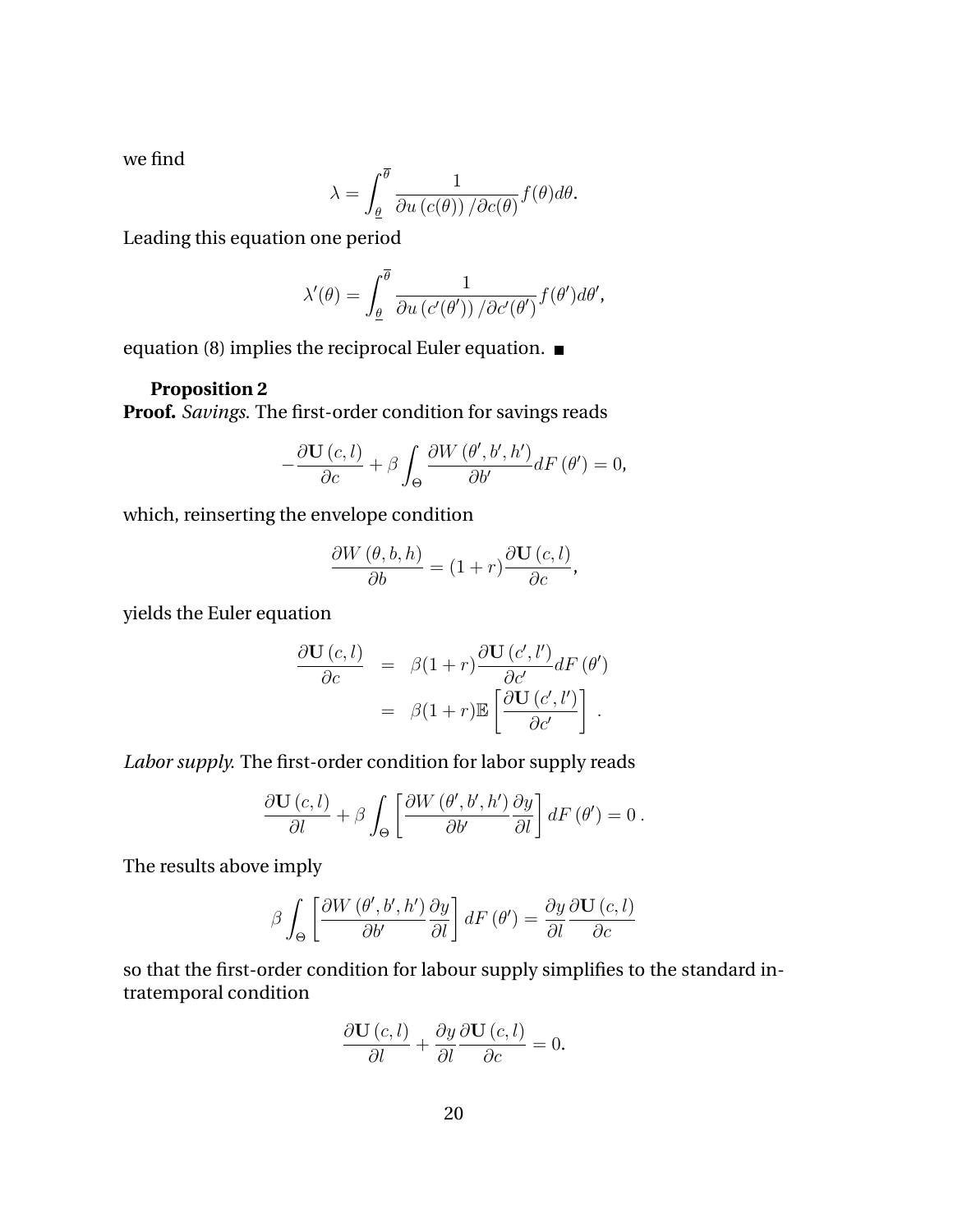*Human capital.* The first-order condition for human capital accumulation is

$$
\beta \int_{\Theta} \left[ -\frac{\partial g(h',h)}{\partial h'} \frac{\partial W(\theta',b',h')}{\partial b'} + \frac{\partial W(\theta',b',h')}{\partial h'} \right] dF(\theta') = 0.
$$

The envelope condition is

$$
\frac{\partial W\left(\theta',b',h'\right)}{\partial h'}=\frac{\partial y'}{\partial h'}\frac{\partial \mathbf{U}\left(c',l'\right)}{\partial c'}-\frac{\partial g(h'',h')}{\partial h'}\frac{\partial \mathbf{U}\left(c',l'\right)}{\partial c'}.
$$

Noting that

$$
\frac{\partial \mathbf{U}(c,l)}{\partial c} = \beta \int_{\Theta} \frac{\partial W(\theta',b',h')}{\partial b'} dF(\theta')
$$

then implies that the first-order condition for human capital simplifies to

$$
\frac{\partial g(h',h)}{\partial h'} \frac{\partial \mathbf{U}(c,l)}{\partial c} \n= \beta \int_{\Theta} \frac{\partial \mathbf{U}(c',l')}{\partial c'} \left[ \frac{\partial y'}{\partial h'} - \frac{\partial g(h'',h')}{\partial h'} \right] dF(\theta').
$$

 $\blacksquare$ 

#### **Proposition 3**

**Proof.** The wedge  $\tau_l$  evaluated at the solution of the planner's problem follows immediately by using the definition for  $\tau_l$  in the first-order condition (10) of the planner. To derive the analogous expression for  $\tau_b$ , we recall that  $\lambda'(\theta)$  =  $\mathbb E$  $\sqrt{ }$ 1  $\partial u\big(c'(\theta')\big)$  $\partial c'(\theta')$ 1 and rearrange the definition of  $\tau_b$  to substitute  $\partial u\left(c\left(\theta\right)\right)/\partial c(\theta)$  in

condition (8). The wedge for human capital implied by the solution to the planner's problem is obtained by adding  $\tau_h$  on both sides of condition (9):

$$
\tau_{h}(\theta) = \tau_{h}(\theta) - \frac{q}{\frac{\partial g(h',h)}{\partial h'}} \int_{\Theta} \left( -\frac{\frac{\partial v(y'(\theta'),\theta',h')}{\partial h'}}{\frac{\partial u(c'(\theta'))}{\partial c'(\theta')}} - \frac{\partial g(h''(\theta'),h')}{\partial h'} \right) dF(\theta') + 1 - \frac{q}{\frac{\partial g(h',h)}{\partial h'}} \int_{\Theta} \mu'(\theta') \frac{\partial^{2} v(y'(\theta'),\theta',h')}{\partial \theta' \partial h'} d\theta'.
$$

Substituting in the definition of the wedge  $\tau_h(\theta)$  on the right-hand side, we get

$$
\tau_{h}(\theta) = \frac{\beta}{\frac{\partial g(h',h)}{\partial h'}} \int_{\Theta} \left[ \frac{\frac{\partial u(c'(\theta'))}{\partial c'(\theta')}}{\frac{\partial u(c(\theta))}{\partial c(\theta)}} \left( \frac{\partial y'}{\partial h'} - \frac{\partial g(h''(\theta'),h')}{\partial h'} \right) \right] dF(\theta') - 1 \n- \frac{q}{\frac{\partial g(h',h)}{\partial h'}} \int_{\Theta} \left( -\frac{\frac{\partial v(y'(\theta'),\theta',h')}{\partial h'}}{\frac{\partial u(c'(\theta'))}{\partial c'(\theta')}} - \frac{\partial g(h''(\theta'),h')}{\partial h'} \right) dF(\theta') + 1 \n- \frac{q}{\frac{\partial g(h',h)}{\partial h'}} \int_{\Theta} \mu'(\theta') \frac{\partial^{2} v(y'(\theta'),\theta',h')}{\partial \theta' \partial h'} d\theta'
$$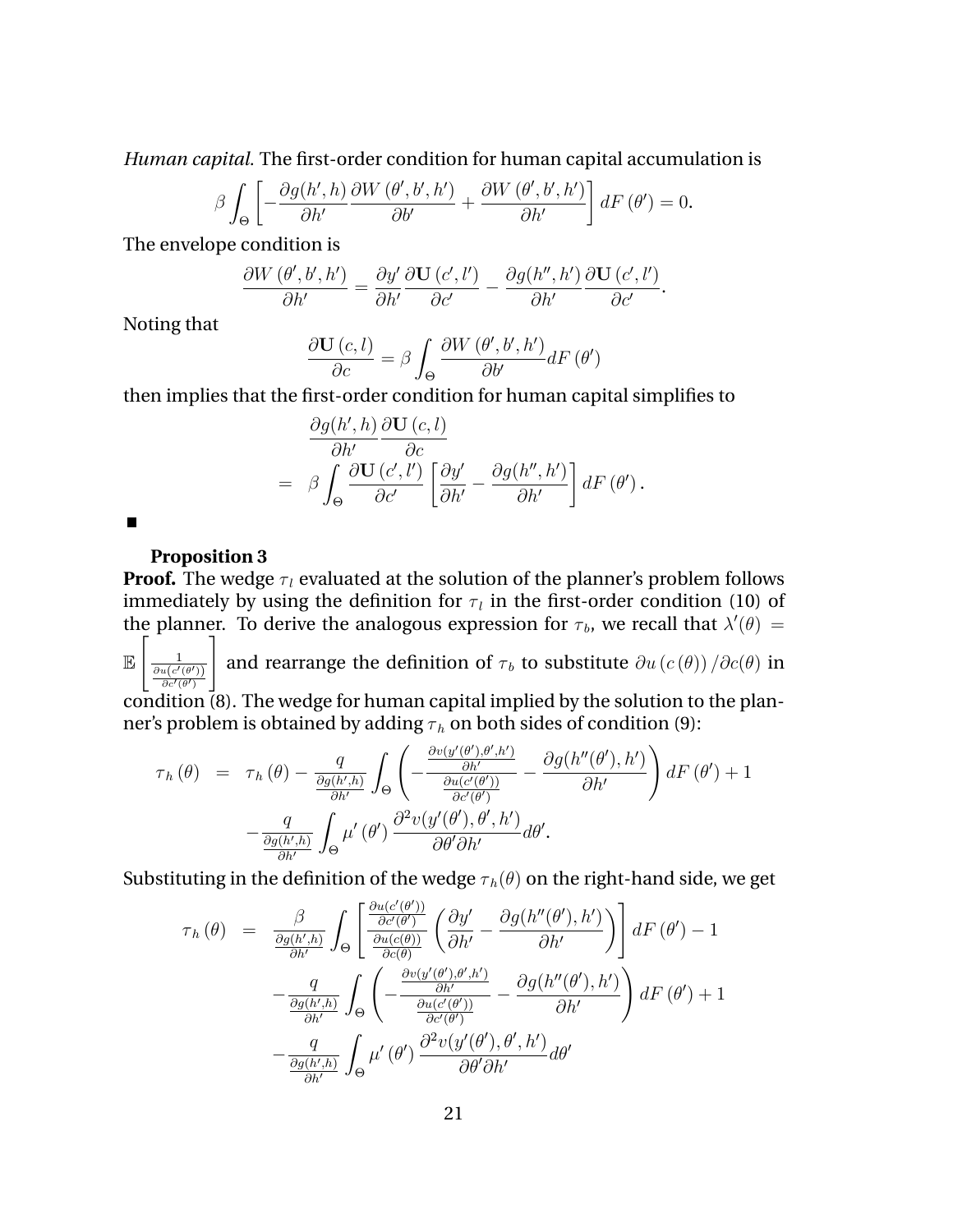which can be rearranged to

$$
\tau_{h}(\theta) = \frac{q}{\frac{\partial g(h',h)}{\partial h'}} \int_{\Theta} \frac{\partial y'}{\partial h'} \left( 1 - \frac{\frac{\partial v(y'(\theta'),\theta',h')}{\partial y'(\theta')}}{\frac{\partial u(c'(\theta'))}{\partial c'(\theta')}} \right) dF(\theta')
$$

$$
+ \frac{1}{\frac{\partial g(h',h)}{\partial h'}} \int_{\Theta} \left( \beta \frac{\frac{\partial u(c'(\theta'))}{\partial c'(\theta')}}{\frac{\partial u(c(\theta))}{\partial c(\theta)}} - q \right) \left( \frac{\partial y'}{\partial h'} - \frac{\partial g(h''(\theta'),h')}{\partial h'(\theta)} \right) dF(\theta')
$$

$$
- \frac{q}{\frac{\partial g(h',h)}{\partial h'}} \int_{\Theta} \mu'(\theta') \frac{\partial^2 v(y'(\theta'),\theta',h')}{\partial \theta' \partial h'} d\theta'.
$$

The first term equals  $A(\theta)$  using the definition of the labor wedge (13). The second term equals  $B(\theta)$  using that  $\mathbb{E}(xy) = cov(x, y) + \mathbb{E}(x)\mathbb{E}(y)$ .

In the remaining part of the proof, we focus on the last term of  $\tau_h(\theta)$  to derive  $C(\theta)$ . Integrating the integral of the last term by parts,

$$
\int_{\Theta} \mu'(\theta') \frac{\partial^2 v(y'(\theta'), \theta', h')}{\partial \theta' \partial h'} d\theta' = \mu'(\theta') \frac{\partial v(y'(\theta'), \theta', h')}{\partial h'} \Big|_{\underline{\theta'}}^{\overline{\theta'}} - \int_{\Theta} \frac{\partial \mu'(\theta')}{\partial \theta'} \frac{\partial v(y'(\theta'), \theta', h')}{\partial h'} d\theta'.
$$

The first term on the right-hand side is equal to zero because of the boundary conditions for  $\mu'(\theta')$ . Thus, using (4) imposing assumption [**A1**], the last term of the wedge  $\tau_h(\theta)$  becomes

$$
\frac{q}{\frac{\partial g(h',h)}{\partial h'}} \int_{\Theta} \frac{\partial \mu'(\theta')}{\partial \theta'} \frac{\partial v(y'(\theta'), \theta', h')}{\partial h'} d\theta'
$$
\n
$$
= -\frac{q}{\frac{\partial g(h',h)}{\partial h'}} \int_{\Theta} \left[ \frac{1}{\partial u \left( c(\theta') \right) / \partial c(\theta')} - \lambda'(\theta) \right] \frac{\partial v(y'(\theta'), \theta', h')}{\partial h'} f(\theta') d\theta'.
$$

Since by (8),

$$
\lambda'(\theta) = \frac{\beta}{q\partial u\left(c\left(\theta\right)\right)/\partial c(\theta)},
$$

we get

$$
C(\theta) = -\frac{q}{\frac{\partial g(h',h)}{\partial h'}} \int_{\Theta} \left[ \frac{1}{\partial u \left( c(\theta') \right)} \frac{\beta}{\partial c(\theta')} - \frac{\beta}{q \partial u \left( c(\theta) \right)} \frac{\partial v(y'(\theta'), \theta', h')}{\partial h'} f(\theta') d\theta' \right]
$$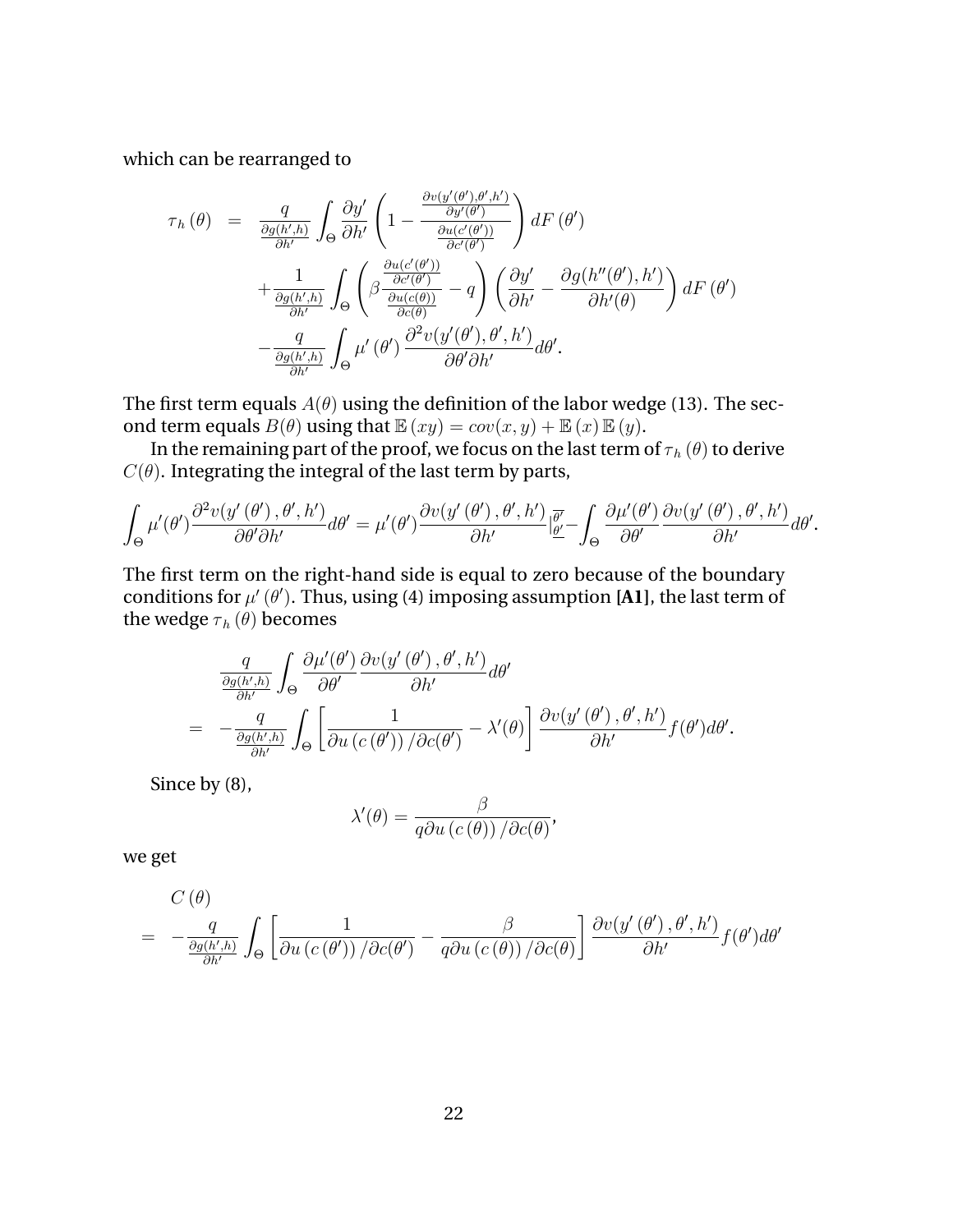The integral simplifies since it is equivalent to

$$
\mathbb{E}\left[\frac{1}{\partial u\left(c\left(\theta'\right)\right)/\partial c(\theta')}-\frac{\beta}{q\partial u\left(c\left(\theta\right)\right)/\partial c(\theta)}\right]\mathbb{E}\left[\frac{\partial v(y'\left(\theta',\theta',h'\right)}{\partial h'}\right] + cov\left(\frac{1}{\partial u\left(c\left(\theta'\right)\right)/\partial c(\theta')}-\frac{\beta}{q\partial u\left(c\left(\theta\right)\right)/\partial c(\theta)},\frac{\partial v(y'\left(\theta',\theta',h'\right)}{\partial h'}\right)\right) = cov\left(\frac{1}{\frac{\partial u(c'(\theta'))}{\partial c'(\theta')}},\frac{\partial v(y'\left(\theta',\theta',h'\right)}{\partial h'}\right),
$$

where the second equality follows since the reciprocal Euler equation implies

$$
\mathbb{E}\left[\frac{1}{\partial u\left(c\left(\theta'\right)\right)/\partial c(\theta')} - \frac{\beta}{q\partial u\left(c\left(\theta\right)\right)/\partial c(\theta)}\right] = 0.
$$

This concludes the proof.  $\blacksquare$ 

#### **Corollary** 3

Follows immediately from Proposition 3 and Remark 1.

### **Corollary 2**

To compare the labor wedge in our model with the literature, we use definition (13) to derive

$$
\frac{\tau_l(\theta)}{1 - \tau_l(\theta)} = \frac{1 - \frac{\partial v(y(\theta), \theta, h)/\partial y}{\partial u(c(\theta))/\partial c(\theta)}}{\frac{\partial v(y(\theta), \theta, h)/\partial y}{\partial u(c(\theta))/\partial c(\theta)}} = \frac{\partial u(c(\theta))}{\partial v(y(\theta), \theta, h)/\partial y(\theta)} \tau_l(\theta).
$$

Thus, (16) implies that at the solution of the planner's problem,

$$
\frac{\tau_l(\theta)}{1-\tau_l(\theta)}=-\frac{\partial u(c(\theta))}{\partial v(y(\theta),\theta,h)/\partial y(\theta)}\frac{\partial^2 v(y(\theta),\theta,h)}{\partial \theta \partial y(\theta)}\frac{\mu(\theta)}{f(\theta)}.
$$

By Remark 1,

$$
\frac{\tau_l(\theta)}{1 - \tau_l(\theta)} = \frac{\partial u(c(\theta)) / \partial c(\theta)}{\frac{\partial \varphi(l)}{\partial l} \frac{1}{A}} \frac{\partial \varphi(l)}{A^{1+\chi}} \frac{\partial \varphi(l)}{\partial l} \alpha \frac{\mu(\theta)}{f(\theta)} \n= \alpha \frac{\xi \theta^{\chi}}{A^{\chi}} \frac{\partial u(c(\theta)) / \partial c(\theta)}{\theta f(\theta)} \int_{\underline{\theta}}^{\theta} \left[ \lambda - \frac{1}{\frac{\partial u(c(x))}{\partial c(x)}} \right] dF(x),
$$

where we have substituted in  $\mu(\theta)$  using (18).